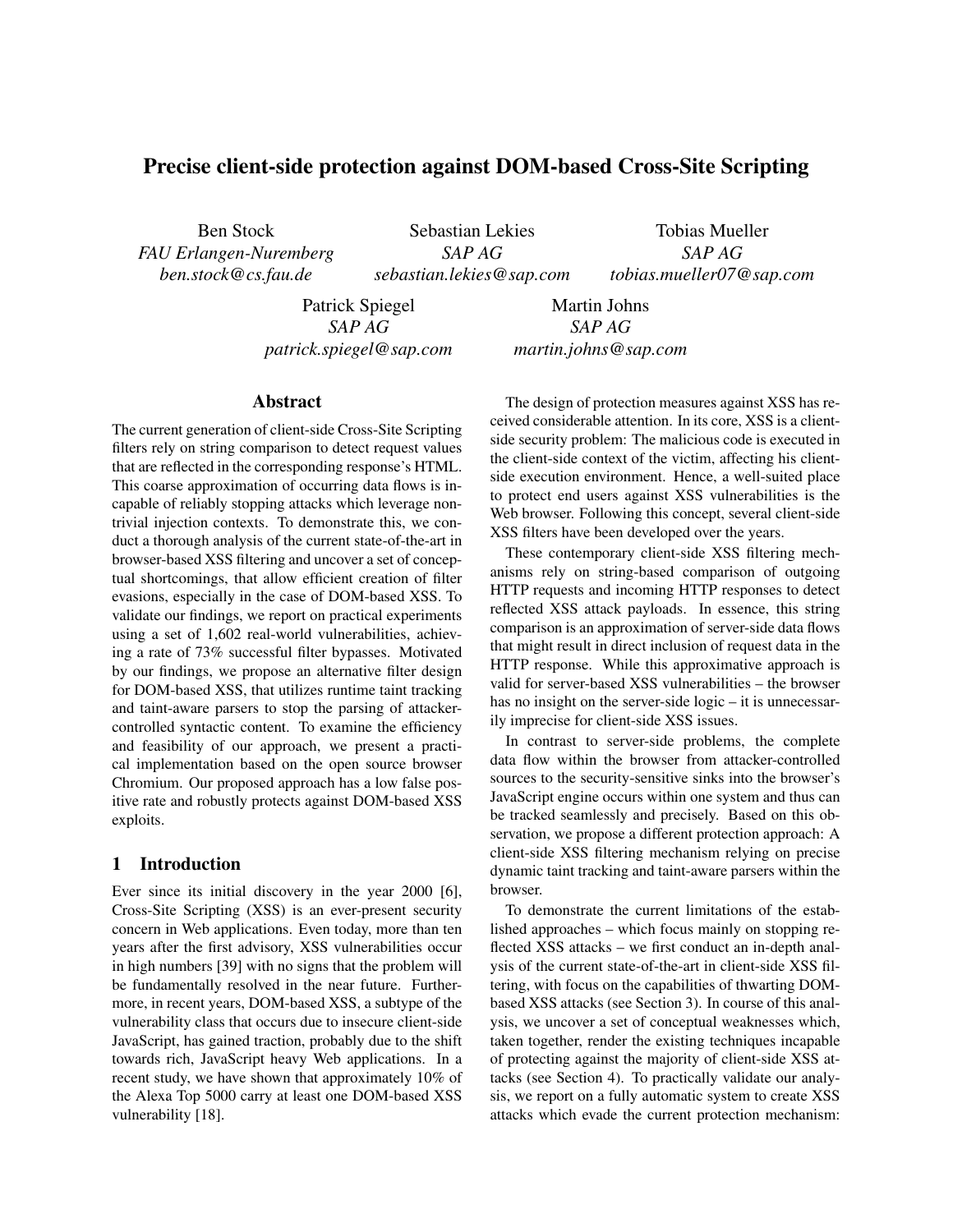Using a data set of 1,602 real-life DOM-based XSS vulnerabilities, we successfully created XSS vectors that bypassed client-side filtering in 73% of all cases, affecting 81% of all vulnerable domains we found.

Motivated by the results of our experiments, we propose an alternative approach for client-side prevention of DOM-based XSS: Using character-level taint tracking in the browser we can precisely detect cases in which attacker-controlled values end up in a syntactic parsing context which might lead to the browser executing the injected data as JavaScript. By enhancing the browser's HTML and JavaScript parsers to identify tokens that carry taint markers, we can efficiently and robustly stop injection attempts. To summarize, we make the following contributions:

- *Systematic analysis of conceptual shortcomings of current client-side XSS filters:* We report on a systematic investigation on the current state-of-the-art client-side XSS filter, the XSS Auditor, and identify a set of conceptual flaws that render the filter incapable of effectively protecting against DOM-based XSS attacks.
- *Automatic filter bypass generation:* To validate our findings and to demonstrate the severity of the identified filter limitations, we built a fully automated system to generate XSS payloads which bypass the string comparison based XSS filter. Our system leverages the precise flow information of our taintenhanced JavaScript engine and our detailed knowledge on the Auditor's functionality to create exploit payloads that are tailored to a vulnerability's specific injection context and the applicable filter weakness. By practically applying our system to a set of 1,602 real-world DOM-based XSS vulnerabilities, we achieved a success rate of 73% successful filter bypasses.
- *Robust protection approach, utilizing client-side taint propagation:* Based on the identified weaknesses in the established XSS filtering approaches, we propose an alternative protection measure which is designed to address the specific characteristics of DOM-based XSS. Through combining a taint-enhanced browsing engine with taint-aware JavaScript and HTML parsers, we are able to precisely track the flow of attacker-controlled data into the parsers. This in turn enables our system to reliably detect and stop injected code on parse time.

### 2 Technical Background

In the following, we briefly discuss DOM-based Cross-Site Scripting and shed light on the technical basis used for this work, namely a taint-aware browsing engine.

## 2.1 DOM-based Cross-Site Scripting

Cross-Site Scripting (XSS) is a term describing attacks where the adversary is able to inject his own script code into a vulnerable application, which is subsequently executed in the browser of the victim in the context of this application. In contrast to the server-side variants of XSS, namely reflected and persistent, the term DOMbased Cross-Site Scripting (or DOM-based XSS) subsumes all classes of vulnerabilities which are caused by insecure client-side code. The term itself was coined by Klein in 2005 [16]. These issues come to light when untrusted data is used in a security-critical context, such as a call to eval. In the context of DOM-based XSS, this data might originate from different sources such as the URL, postMessages [38] or the Web Storage API.

## 2.2 Browser-level Taint Tracking

One of the underlying technical cornerstones of this paper is the taint-enhanced browsing browsing engine we developed for CCS 2013 [18]. This engine allows precise tracking of data flows from attacker-controlled sources, such as document.location, to sinks, such as eval.

Our implementation, based on the open source browser Chromium, provides support for tracking information flow on the granularity of single characters by attaching a numerical value to identify the origin of the character's taint. This taint marker is propagated whenever string operations are conducted and is also persisted between the two realms of the rendering component, i.e., Blink, and the V8 JavaScript engine.

As this part of our system is not one of the paper's major contributions, we omit further details for brevity reasons and refer the reader to the aforementioned paper.

# 3 Current Approaches for Client-side XSS Filtering

In this section we investigate the current in-browser techniques used to detect and prevent XSS attacks. More specifically, we describe the concepts of the Firefox plugin NoScript [20], Internet Explorer's XSS Filter [29] and Chrome's XSS Auditor [2].

# 3.1 Regular-expression-based Approaches: NoScript and Internet Explorer

One of the first mechanisms on the client side to protect against XSS attacks was introduced by the NoScript Firefox Plugin [22] in 2007. NoScript utilizes regular expressions to filter outgoing HTTP *requests* for potentially malicious payloads. If one of the regular expressions matches, the corresponding parts are removed from the HTTP request. The malicious payload will thus never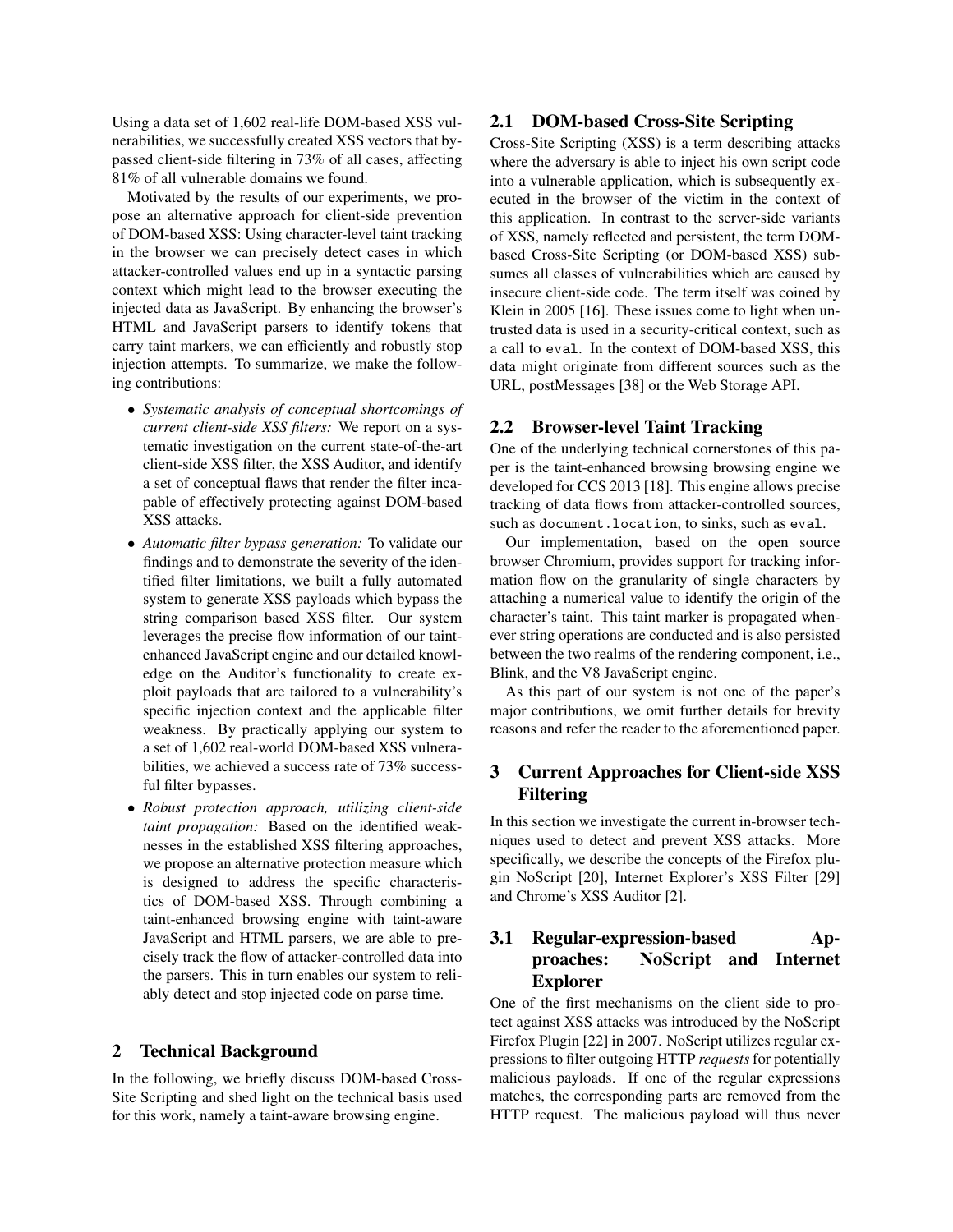reach the vulnerable application and hence an attack is thwarted. Nevertheless, as described in NoScript's feature list, this potentially leads to false positives [21] due to its aggressive filtering approach. NoScript works around this issue by prompting the user whether to repeat the request, this time disabling the protection mechanism. While this seems to be a valid approach for NoScript's security-aware users, it is not acceptable as a general Web browser feature, as many studies have shown that an average user is not able to properly react to such security warnings [9, 13, 34].

In order to tackle this problem Microsoft slightly extended NoScript's approach and integrated it into Internet Explorer [29]. Similar to NoScript, IE's XSS filter utilizes regular expressions to identify malicious payloads within outgoing HTTP requests. Instead of removing the potentially malicious parts from a request, the filter generates a signature of the match and waits for the HTTP response to arrive at the browser. If the signature matches anything inside the response, i.e., if the payload is also contained within the response, the filter removes the parts it considers to be suspicious. Thus, attacks are only blocked if the payload is indeed contained in the response and, hence, depending on the situation, false positives are less frequent. In fact, avoiding false positives is one of the filter's many design goals [30], even if this results in a higher false negative rate, as Microsoft's David Ross states: "Thus, the XSS Filter defends against the most common XSS attacks but it is not, and will never be, an XSS panacea." [30].

In 2010, Bates et al. [2] demonstrated that regularexpression-based filtering systems have severe issues and proposed a superior approach in the form of the XSS Auditor, which has been adopted by the WebKit browser family (Chrome, Safari, Yandex).

# 3.2 State-of-the-Art: The XSS Auditor

Based on the identified weaknesses of regularexpression-based XSS defenses, Bates et al. proposed the XSS Auditor – a new system that is "faster, protects against more vulnerabilities, and is harder for attackers to abuse" [2]. Up to now, the XSS Auditor constitutes the state-of-the art in client-side XSS mitigation, albeit focusing mainly on reflected XSS.

As we will demonstrate in this paper, the XSS Auditor also has shortcomings, especially related to DOM-based XSS attacks. Before we explore the limitations of the system in the next section, we provide an overview of the Auditor's protection mechanism.

One of the key differences between Chrome's XSS Auditor and previous filter designs is the filter's placement within the browser architecture. Instead of applying regular expressions on the string representations of the HTTP requests or responses, the Auditor is placed between the HTML parser and the JavaScript engine [2]. The idea behind this placement is, that an attacker's payload has to be parsed by the HTML parser to be transferred to the JavaScript engine where the injected payload is being executed.

In order to block XSS attacks, the Auditor receives each token generated by the HTML parser and checks whether the token itself or some of its attributes are contained in either the request URL or the request body. If so, the filter considers the token to be injected and replaces JavaScript or potentially harmful HTML attributes with a benign value. Such a benign value is a payload that has no effect, such as about:blank, javascript:void(0) or an empty string. The injected fragments will thus not be passed to the JavaScript engine and hence attacks are prevented.

The main design goals of the filter are to avoid false positives and to minimize performance impact. Before demonstrating that these goals severely impact the filter's detection capabilities, we will first provide details on the detection algorithm (simplified to satisfy space and readability constraints):

- 1. Initialization (For document fragments) (a) Deactivate the filter
- 2. Initialization (For each full document)
	- (a) Fully decode the request URL
	- (b) Fully decode the request body
	- (c) Check if request could contain an injection
		- i. If not, deactivate the filter
		- ii. Otherwise continue
- 3. For each start token in the document do...
	- (a) Check and delete dangerous attributes
		- i. Delete injected event handlers
		- ii. Delete injected JavaScript URLs
	- (b) Conduct tag specific checks
- 4. For each script token in the document do...
	- (a) Check and delete injected inline code

As soon as the so-called *HTMLDocumentParser* is spawned by Chrome, an initialization routine of the XSS Auditor is called. The parser can either be invoked for parsing document fragments or complete documents. While the XSS filter is deactivated for document fragments, it guesses whether an injection attack is likely to be present for full documents. If either the URL or the request body contains one of the characters shown in Listing 1, the filter is activated. If none of these characters is found, the filter assumes the browser not being under attack and skips the complete filtering process.

If, on the other hand, one of the characters mentioned in Listing 1 is present in the request the Auditor investigates every token within the document for injected values that might cause script execution. This process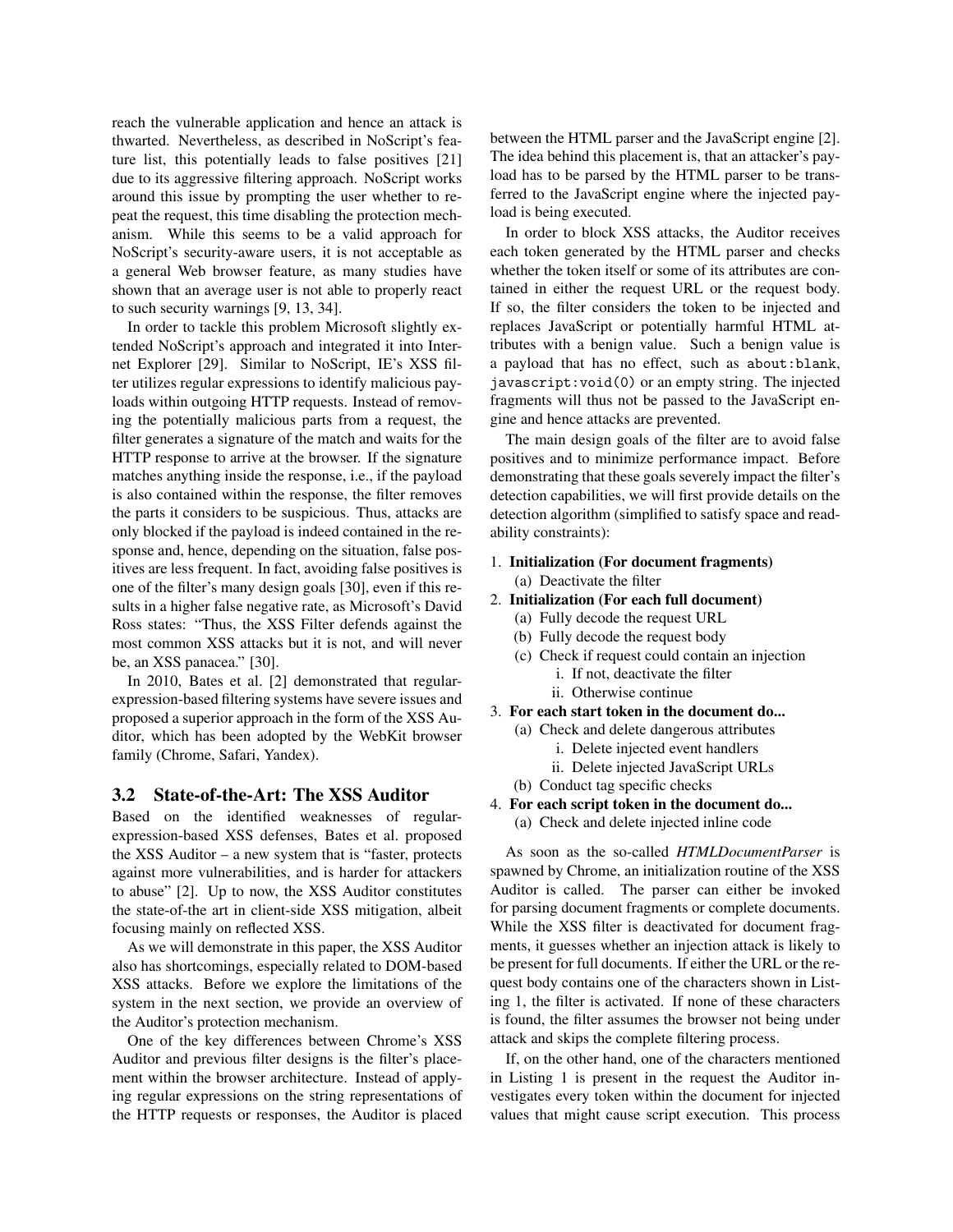Listing 1 Required characters to activate the filter static bool isRequiredForInjection(UChar c)

```
{
     return (c == \sqrt{?} | | c == \sqrt{?} |)c == ' \langle ' \mid c == ' \rangle;
}
```
is threefold: First the Auditor looks for dangerous attributes, second it conducts tag specific checks for certain attributes and third it filters injected inline scripts.

Dangerous Attributes are, in the view of the Auditor, attributes that either contain a JavaScript URL or have the name of an inline event handler (onclick, onload, etc.) as these attributes can enable XSS attacks. If such an attribute is found, the Auditor searches for it within the corresponding request. If a match is found, the filter assumes the attribute to be injected and either deletes the complete attribute value in case of event handlers or replaces the JavaScript URL with a benign URL.

Tag-specific filtering Besides event handlers and attributes containing JavaScript URLs, other tag specific attributes that need to be filtered exist. An attacker could, for example, inject a script tag and use the src attribute to load an external script file. Hence, for any script token, the Auditor additionally checks the legitimacy of the src attribute. In total, the Auditor conducts such checks for 18 additional attributes contained in 11 tokens (script, object, param, embed, applet, iframe, meta, base, form, input and button).

Filter inline scripts Whenever the Auditor encounters a script tag, it also validates whether the content between opening and closing tag has been injected. If the content can be found in the request, it is replaced with an empty string.

## 4 Limitations of String-based XSS Filters

In this section we report on a detailed analysis we conducted to assess the XSS Auditor's protection capabilities with a focus on DOM-based XSS. Although the XSS Auditor was designed to stop reflected Cross-Site Scripting attacks, it is also the most advanced and deployed filter against DOM-based XSS attacks. In the following, we therefore analyze issues related to the concept of the Auditor, which impair its capabilities of stopping DOMbased XSS attacks. In doing so, we show the arising need for a filter capable of stopping DOM-based XSS attacks.

# 4.1 Scope-related Issues

In general, the Auditor is called whenever potentially dangerous elements are encountered during the initial parsing of the HTTP response. These are, however, not the only situations in which attacker-controlled data might end up being interpreted as code. In this section, we explore situations in which the filter is not active and hence does not protect against attacks.

eval As mentioned earlier, the Auditor is placed between the HTML parser and the JavaScript engine to intercept potential XSS payloads. Still, not every DOMbased XSS attack needs to go through the HTML parser. If a Web site invokes the JavaScript function eval with user-provided data, the execution will never pass the HTML parser. Therefore, the Auditor will never see a malicious payload that an attacker injected into a call to eval. As we will demonstrate later, eval is commonly used in Web applications.

innerHTML While script tags inserted via innerHTML are not executed, it is still possible to execute JavaScript via inline event handlers. Hence, innerHTML is also prone to XSS attacks. In earlier versions of the Auditor content parsed via innerHTML was also filtered. Google later experienced some performance drawbacks in innerHTML-heavy applications [17] and as a consequence, the Auditor is nowadays disabled for document fragment parsing which is invoked upon an assignment to innerHTML.

Direct assignment to dangerous DOM properties Besides eval and innerHTML it is also possible to trigger the execution of scripts without invoking a HTML parsing process as a few examples in Listing 2 show. As no HTML parsing takes place in these cases, the XSS Auditor is never invoked. Hence, if a Web application assigns a user-controlled value to such a DOM property, an attacker is able to evade the filter.

```
Listing 2 Examples for dangerous DOM properties
var s = document.createElement("script");
s.innerText = "myFunction(1)"; \frac{1}{1}.
s.src = "http://example.org/script.js"// 2.
var i = document.createElement("iframe");
i.src = "javascript:myFunction(1)" \frac{1}{3}.
var a = document.createElement("a");
a.href = "javascript:myFunction(1)" // 4.
```
Second order flows When investigating a token, the Auditor always validates whether a suspicious value was contained within the preceding HTTP request's URL or body. As demonstrated by Hanna et al. [10], second order flows are relevant for DOM-based XSS. So, for example, if a value is written into LocalStorage within one request/response cycle, it can be used to cause a DOMbased XSS attack in another request/response pair. As the Auditor only investigates the last request, it will not find the value sent with the second-last request. Local-Storage is only one of many ways to persist data across multiple HTTP requests as Cookies, WebStorage or the File API exist nowadays.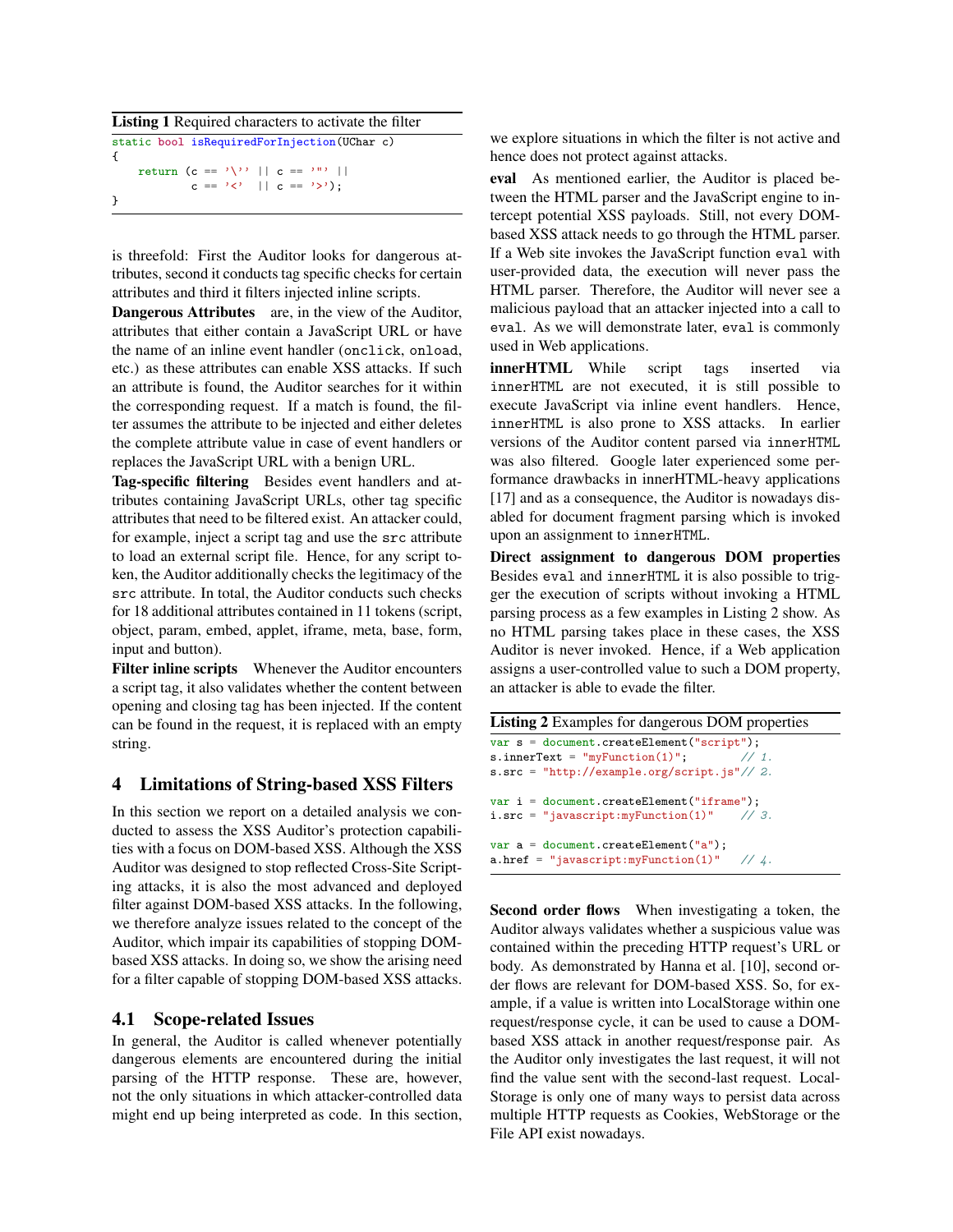Alternative attack vectors It is not sufficient to only check the URL and the request body in order to prevent DOM-based XSS attacks. Multiple other sources of attacker-controllable data exist which could be abused to inject malicious content into an application. Examples are the PostMessage API, the window.name attribute, or the document.referer attribute. As the Auditor does not take these sources into account, they can be used to evade the filter.

Furthermore, Bojinov et al. demonstrated that data can be injected by an attacker via alternative communication channels [4]. Thus, so-called cross-channel scripting attacks also bypass the XSS Auditor.

Unquoted attribute injection During initialization, the Auditor checks whether filtering is necessary by verifying the presence of the characters shown in Listing 1. In doing so, it implicitly assumes that an attack is not possible without these characters. This assumption, however, is wrong. In Listing 3 we show a common vulnerability and the corresponding attack (note: the value of the id attribute is not surrounded by quotes). In this example, the payload does not make use of the required characters. Normally, the XSS Auditor would block the src attribute containing the JavaScript URL. In this case, however, it does not conduct any checks as it is deactivated.

### Listing 3 Unquoted Attribute injection

```
var id = location.hash.slice(1);
var code = "\langleiframe id=" + id + " [...]>";
    code += "\langle /ifname \rangle";
document.write(code);
// attack payload within URL
"//example.org/#1 src=javascript:eval(name)"
```
### 4.2 String-matching-related Issues

In the following we explore the limits of the implemented string matching algorithms. Whenever the Auditor finds a potentially dangerous element or attribute, it verifies whether the corresponding string representation can be found in the request. If an attacker is able to mislead the string-matching algorithm, the filter can be bypassed. Hence, the precision of this process determines the filter's effectiveness and as a result its false positive and false negative rates.

### 4.2.1 Partial Injections

One of the assumptions the Auditor makes is that an attacker has to inject a complete tag or attribute to successfully launch an attack. As a consequence the filter always aims to find the complete tag or the complete attribute within the request. While this approach reduces false positives as it is very unlikely that an application contains an existing tag or attribute in its URL legitimately, it does not regard application-specific scenarios. This assumption leads to potential problems in three different cases:

Attribute Hijacking One of the first things the Auditor does is to check whether a dangerous attribute was injected into the application. Hence, whenever it discovers a dangerous attribute during the parsing process it regenerates the string representation of the attribute and matches it against the URL and the request body. Listing 4 shows the string generation process:

Listing 4 Attribute string matching // current start token <iframe [...] onload="alert('example')"> // Step 1: extract the dangerous attribute onload="alert('example')" // Step 2: Truncate after 100 characters onload="alert('example')" // Step 3: Truncate at a terminating char onload="alert('

After detecting a potentially dangerous attribute the Auditor extracts its decoded string representation. Then, it truncates the attribute at 100 chars to avoid the comparison of very long strings. It finally truncates the string at one of seven so-called terminating characters (this is done to detect attacks, that we will cover later). The resulting string is then matched against the URL. Obviously, the resulting string always contains the name of the potentially dangerous attribute. Hence, the underlying assumption here is that the attacker always has to inject the attributes herself. In real-world applications, however, attributes can often be hijacked by an attacker as shown in Listing 5. Although the onload attribute is a dangerous event handler attribute, the Auditor will not discover it within the URL as the onload attribute's name is hardcoded within the application and not injected by the attacker.

```
Listing 5 Attribute & Tag hijacking vulnerability
var h = location.hash.slice(1);var code = "\langleiframe onload='" + h + "'"
    code += "\[...]>>/ifname>";document.write(code);
//attack for attribute hijacking
"//example.org/#alert('example')"
//attack for tag hijacking
"//example.org/#' srcdoc='...'"
```
Tag Hijacking After checking for dangerous attributes the Auditor conducts tag specific attribute checks. Matching all attributes of all tokens within an HTML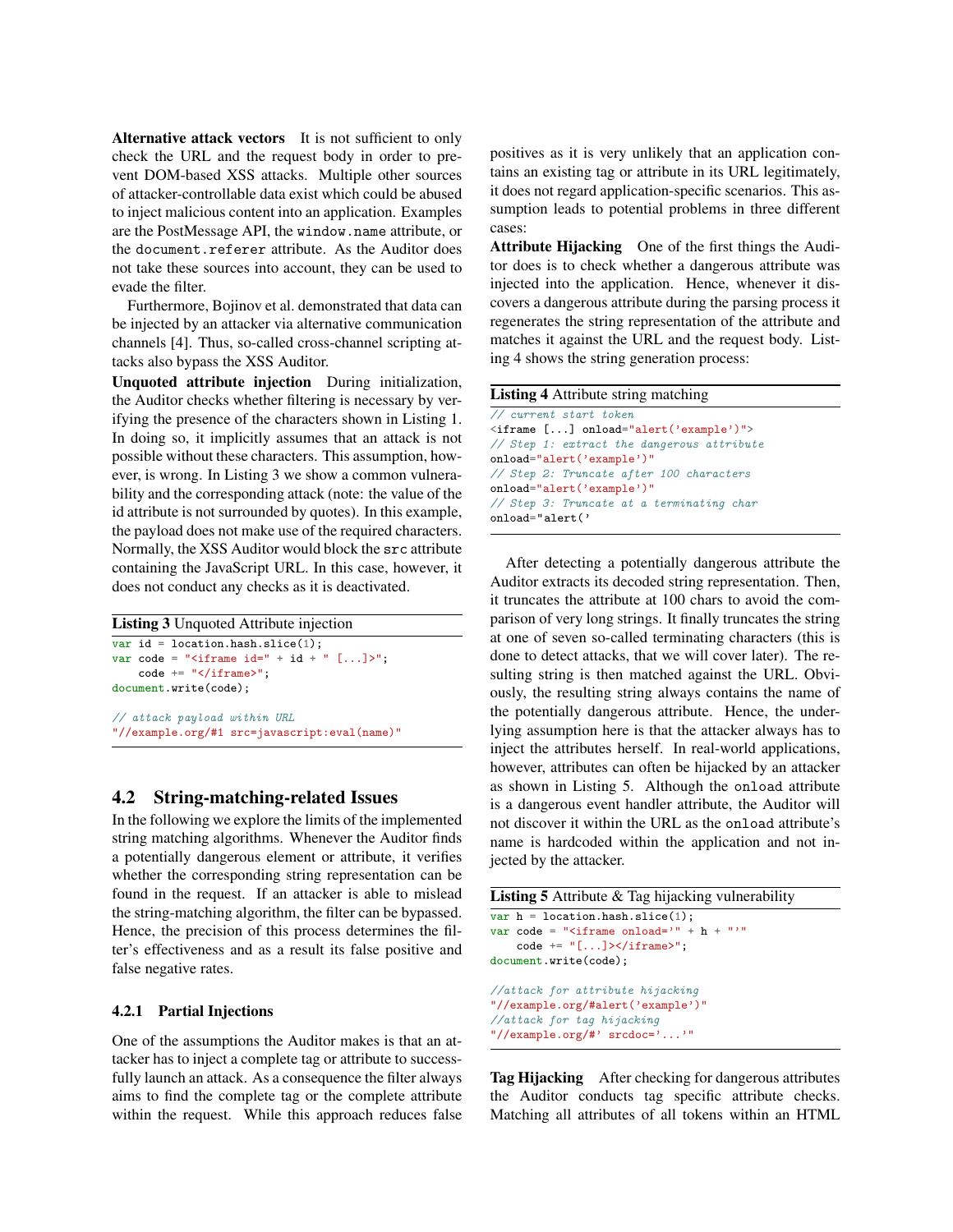document against the URL and request body, however, can be a very time consuming and error-prone task. Therefore, the auditor only matches an attribute against the URL if it can find the tag's name in the URL. For example, if the filter investigates an iframe token it validates whether the sequence  $\langle$  if rame is contained in the request before matching the  $src$  or  $src$  doc attribute  $<sup>1</sup>$ .</sup> Hence, if the injection point of a vulnerability lies within such a tag, the attacker can hijack the tag and inject additional attributes to it. As the tag itself is hardcoded the Auditor will skip any of its checks for specific attributes. An example of this attack is provided in Listing 5.

In-Script Injections Another vulnerability that is not detectable by the XSS Auditor is an injection inside of an existing inline script. As described in Section 3.2, whenever the filter encounters a script tag, it matches the *complete* inline content of the script against the request. Real-world Web applications however often make use of dynamically generated inline scripts made up from usercontrollable input mixed with hardcoded values. Hence, instead of injecting a script tag via the URL an attacker is able to simply inject code into an existing dynamic inline script. As a consequence searching for the complete script content within sources of user input will not be successful.

#### 4.2.2 Trailing Content

A very similar problem to partial injections is trailing content. When real-world Web applications write input to the document, they do not simply write one single value coming from the user but rather use a string that was constructed from hardcoded values as well as potentially attacker-controlled values. Listing 6 shows a real-world example.

```
Listing 6 An example of String construction
var code = "ciframe src=*//example.org/";code += getParamFromURL("page_name");
    code += ".html' > < /iframe > ";;
document.write(code);
// attack payload:
"' onload='alert(1);foo"
// resulting code
"<iframe src='//example.org/'
       onload='alert(1);foo.html'>"
```
Note, that the injection point is inside the src attribute of the iframe tag. Within this src attribute, the attackercontrollable input starts in the middle of the attribute (after //example.org/) and some more content is following the injection point (.html). When crafting an attack, the attacker is able to use the trailing content within the payload to confuse the string matching process. Despite the fact that the Auditor is aware of this issue (source code comments indicate this) and defends against it, the current defenses are not able to reliably detect which parts are actually injected by the attacker and which parts are hardcoded within the Web application. We found four bypasses which allow an attacker to exploit this problem in different and partly unexpected ways. Due to the high complexity and the limited space, we omit a detailed explanation here.

#### 4.2.3 Double Injections

Another conceptional flaw of string-matching-based approaches is the inability to discover concatenated values coming from more than one source of user input. As we have shown in previous work [18], a call to a security sensitive function contains on average three potentially attacker provided substrings. Listing 7 shows an example for such a double injection.

| Listing 7 An example of double injection |  |  |  |
|------------------------------------------|--|--|--|
|------------------------------------------|--|--|--|

```
var id = getParamFromURL("id");
var name = getParamFromURL("name");
var code = "\langleiframe id='" + id + "'";
    code += " name='" + name +"'";
    code += "\[...]>>/ifname>";document.write(code);
// attack
id="'/><script>void('"
name="');alert(1)</script>"
// resulting code
\langleiframe id=''/>
<script>void(' name=');alert(1)</script>
[...] \times / \text{if } \text{rame}
```
As the call to document.write contains two injection points (id, name) an attacker is able to split the payload. A specially crafted set of inputs, as shown in the Listing, therefore leads to the creation of a valid script tag that is a combination of both attacker inputs. In this case, the Auditor's string matching algorithm would search for void('name=');alert(1) within the request. Finding this value in the URL, however, is not possible as the ' name =' part is hardcoded and not originating from the URL. Furthermore, the attacker is able to arbitrarily change the order in which the values appear within the URL. Hence, double injections are a severe conceptional problem for string-matching-based approaches. In total, we identified three different classes of double injection. The first class has been explained in the example above. A call to document.write contains two injection points

<sup>&</sup>lt;sup>1</sup>For iframe.srcdoc the tag hijacking attack is not possible anymore, as concurrent research discovered this issue and reported it to Google. Upon the report Google changed the behavior for srcdoc. Nevertheless, for any other of the 18 special attributes, tag hijacking still is an issue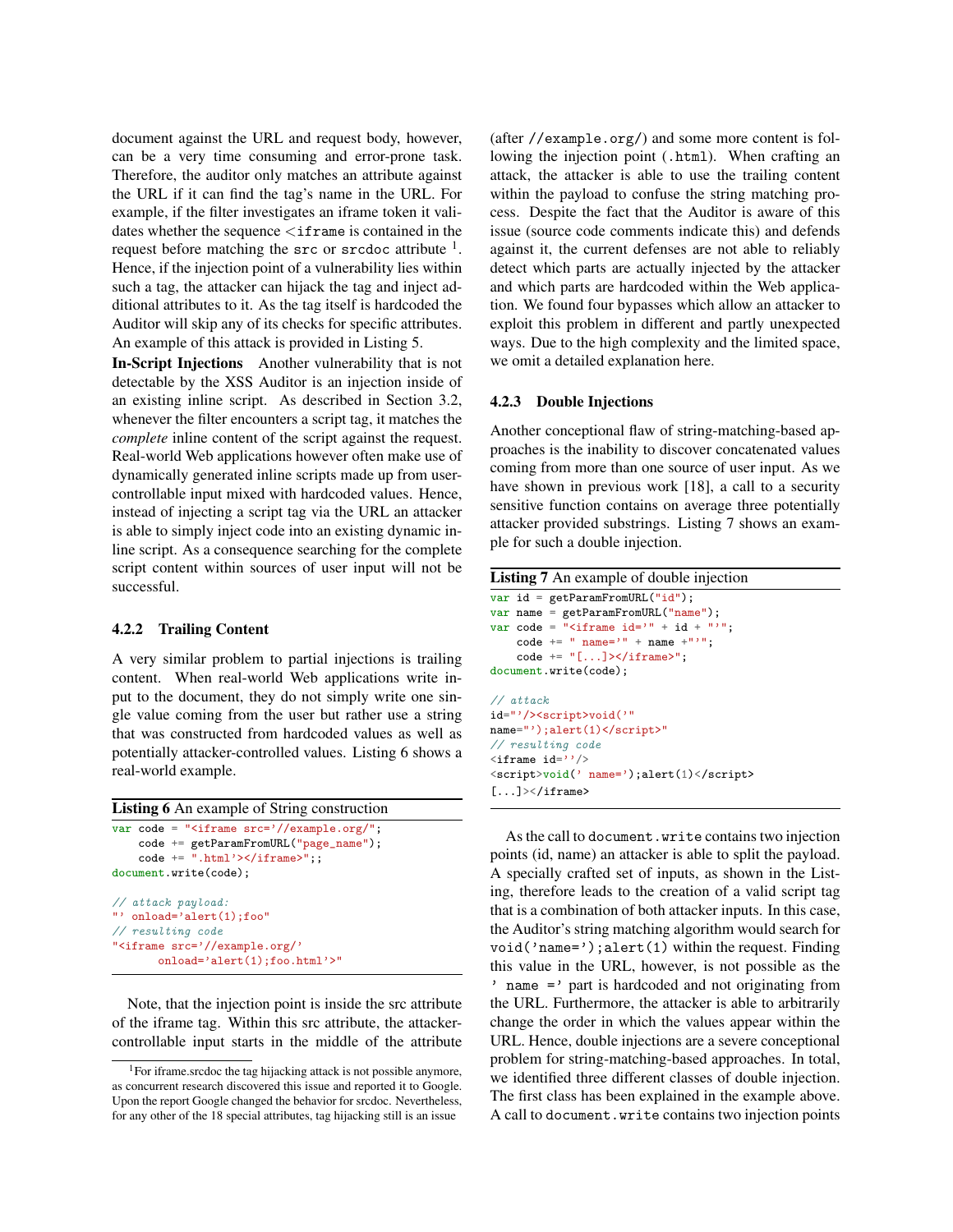and the injected values are independent from each other. Very similar to this approach, the double injection pattern also applies to situations in which a single value is used twice within a single call to a security sensitive function. Finally, double injection attacks can be conducted if subsequent calls to document.write are made containing attacker-controllable values.

#### 4.2.4 Application-specific Input Mutation

Another assumption of the XSS Auditor is that input of the user always reaches the parser without any modifications. If even one character of the input changed, the string matching algorithm will fail to find the payload and hence is not able to block the resulting attack. Application-specific encoding functions or data formats, therefore, lead to situations in which the filter can be bypassed.

### 4.3 Practical Experiments

As previously demonstrated we found numerous conditions under which the protection mechanisms of the XSS Auditor can be evaded, especially with respect to DOMbased Cross-Site Scripting. In order to assess the severity of the identified issues for real-world applications, we conducted a practical experiment. We used the methodology applied for our previous paper [18] to collect a set of 1,602 unique real-world DOM-based XSS vulnerabilities on 958 domains. We then built a bypass generation engine to verify whether a certain vulnerability allows employing one of the bypassing techniques described above.

Using our taint-aware infrastructure we are able to determine the exact injection context of a vulnerability. As soon as our infrastructure detects a call to a security sensitive sink such as document.write, eval, or innerHTML, it stores the string value and the exact taint information. Using a set of patched HTML and JavaScript parsers, we can exactly determine the location of the injection point. Using this data, we cannot only give an indication for a filter evasion possibility, but also generate an exact bypass that takes the injection point's context as well as the specific flaws of the Auditor into account. Applying this technique we compiled a set of bypasses that we evaluated against the vulnerabilities.

In doing so, we were able to bypass the filter for 73% of the 1,602 vulnerabilities, successfully exploiting 81% of the 958 domains in our initial data set.

#### 4.4 Analysis & Discussion

As demonstrated by our practical experiments, the XSS Auditor – which aims at stopping reflected Cross-Site Scripting – can not stop DOM-based XSS attacks in the aforementioned cases. We therefore believe that additional defenses are necessary to combat this type of Cross-Site Scripting. Furthermore, the results of our analysis lead us to believe that the design of the XSS Auditor is prone to being bypassed in certain reflected XSS attack scenarios which are related to string-based matching issues. Since the focus of our work is on DOM-based XSS, we leave the investigation of this assumption to future work.

In our analysis, we identified two conceptual issues that limit the Auditor's approach in detecting and stopping DOM-based XSS attacks.

Placement One of the Auditor's strengths compared to Internet Explorer's and NoScript's approach is its placement between the HTML parser and the JavaScript engine. This way the Auditor does not need to approximate the browser's behavior during the filtering process. As we have shown in Section 4.1 the current placement is prone to different attack scenarios which are not taken into account by the filter. Currently the Auditor is not able to catch JavaScript-based injection attacks and situations in which HTML parsing is not conducted prior to a script execution.

String matching Even if it would be possible to extend the Auditor's reach to the JavaScript engine and the so-called *DOM bindings*, the string matching algorithm is another conceptual problem that will be very difficult if not impossible to solve. In order to cope with the situation the XSS Auditor introduced many additional checks and optimizations to thwart attacks. Nevertheless and despite the fact that a lot of bug hunters regularly investigate the filter's inner workings, we were able to find 13 bypasses targeting the string matching algorithm. All the mentioned problems will not disappear as employing string matching is inherently imprecise.

## 5 Preventing Client-side Injection Attacks during Parse-time

As the previous section has shown, current concepts of Cross-Site Scripting filters are not designed to thwart DOM-based XSS and, thus, are not sufficient to protect users against these kinds of attacks. In this section, we discuss the methodology behind our newly proposed filter as well as the corresponding policy considerations. We then go into detail on the issue of handling postMessages in our filter and finally outline the technical challenges we had to overcome to implement the concept into a real-world browser.

### 5.1 Methodology Overview

As we have demonstrated in Section 4.2, client-side XSS filters relying on string comparison lack the required precision for robust attack mitigation. String comparison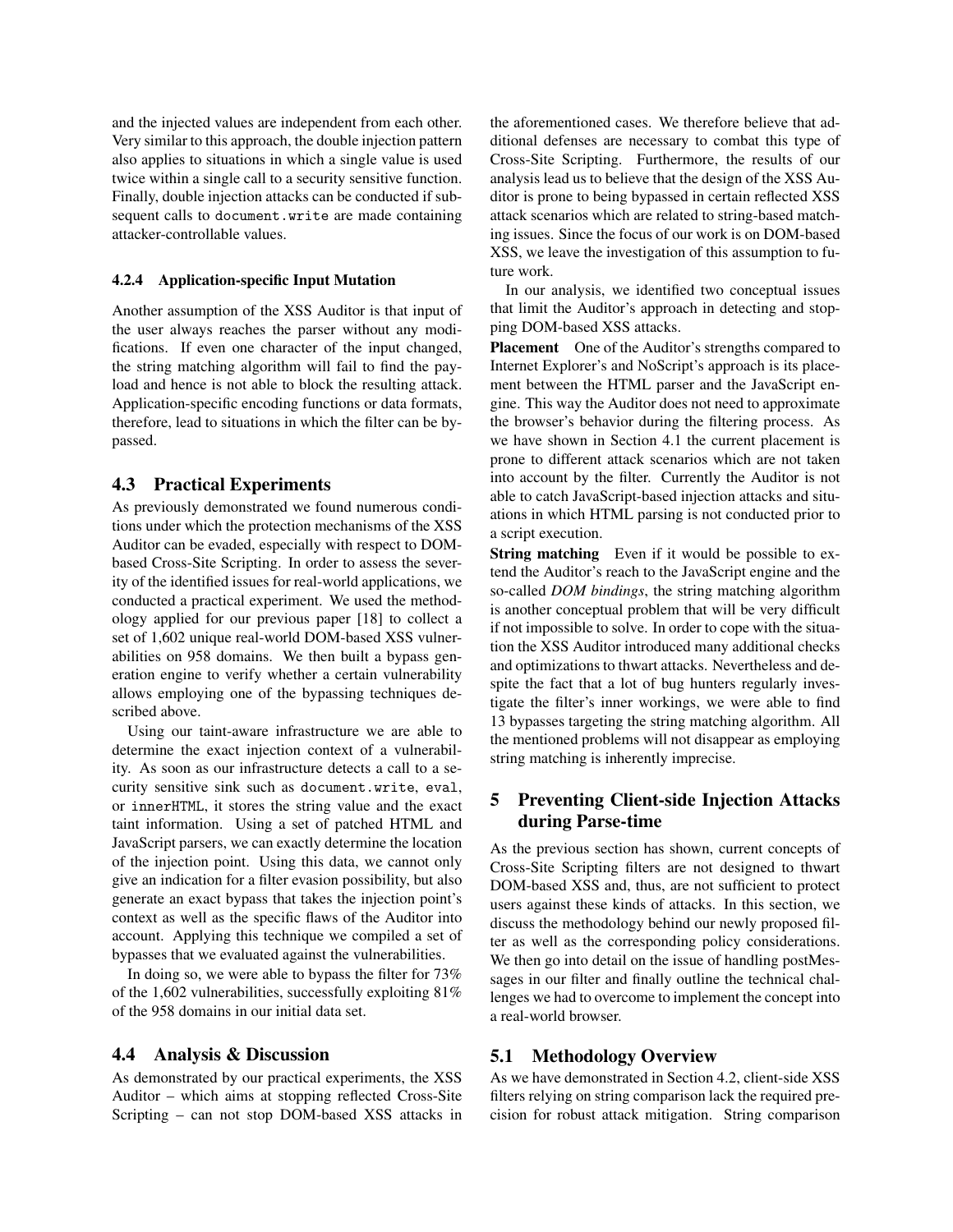as an approximation of occurring data flows is a necessary evil for flows that traverse the server. For DOMbased XSS, this is not the case: The full data flow occurs within the browser's engines and can thus be observed precisely. For this reason, we propose an alternative protection mechanism that relies on runtime tracking of data-flows and taint-aware parsers and makes use of two interconnected components:

- A taint-enhanced JavaScript engine that tracks the flow of attacker-controlled data.
- Taint-aware JavaScript and HTML parsers capable of detecting generation of code from tainted values.

This way our protection approach reliably spots attacker-controlled data during the parsing process and is able to stop cases in which tainted data alters the execution flow of a piece of JavaScript. In the following, we discuss the general concept and security policy, whereas we go into more detail on the implementation in Section 5.4 and investigate the implications of our proposed filtering approach in Section 6.1.

## 5.2 Precise Code Injection Prevention

As we outlined in the previous section our protection approach relies on precise byte-level taint tracking.

In the following we give a detailed overview on the necessary changes we performed in order to implement our filtering approach. More specifically, we made changes to the browser's rendering engine, the JavaScript engine and the DOM bindings, which connect the two engines.

JavaScript Engine When encountering a piece of JavaScript code, the JavaScript engine first tokenizes it to later execute it according to the ECMAScript language specification.

While it is a totally valid use case to utilize userprovided data within data values such as String, Boolean or Integer literals, we argue that such a value should never be turned into tokens that can alter a program's control flow such as a function call or a variable assignment. We therefore propose that the tokenization of potentially attacker-provided data should never result in the generation of tokens other than literals. As our JavaScript engine is taint-aware, the parser is always able to determine the origin of a character or a token. Hence, whenever the parser encounters a token that violates our policy, execution of the current code block can be terminated immediately.

Rendering Engine Besides injecting malicious JavaScript code directly into an application, attackers are able to indirectly trigger the execution of client-side code. For example, the attacker could inject an HTML tag, such as the script or object tag, to make the browser fetch and execute an external script or plugin applet. Hence, only patching the JavaScript engine is not sufficient to prevent DOM-based XSS attacks. To address this issue we additionally patched the HTML parser's logic on how to handle the inclusion of external content. When including active content we again validate the origin of a script's or plugin applet's URL based on our taint information. One possible policy here is to reject URL containing tainted characters. However, as we assess later, real-world applications commonly use tainted data within URLs of dynamically created applets or scripts. Therefore, we allow tainted data within such a remote URL, but we do not allow the tainted data to be contained either in the protocol or the domain of the URL. The only exemption to this rule is the inclusion of external code from the same origin. In these cases, similar to what the Auditor does, we allow the inclusion even if the protocol or domain is tainted. This way, we make sure that active content can only be loaded from hosts trusted by the legitimate Web application.

**DOM bindings** Very similar to the previous case the execution of remote active content can also be triggered via a direct assignment to a script or object tag's src attribute via the DOM API. This assignment does not take place within the HTML parser but rather inside the DOM API. We therefore patched the DOM bindings to implement the same policy as mentioned above.

Intentional Untainting As our taint-aware browser rejects the generation of code originating from a usercontrollable source, we might break cases in which such a generation is desired. A Web application could, for example, thoroughly sanitize the input for later execution. In order to enable such cases we offer an API to taint and untaint strings. If a Web application explicitly wants to opt-out of our protection mechanism, the API can be used to completely remove taint from a string.

# 5.3 Handling Tainted JSON

While our policy effectively blocks the execution of attacker-injected JavaScript, only allowing literals causes issues with tainted JSON. Although JavaScript provides dedicated functionality to parse JSON, many programmers make use of eval to do so. This is mainly due to the fact that eval is more tolerant whereas JSON.parse accepts only well-formed JSON strings. Using our proposed policy we disallow tokens like braces or colons which are necessary for parsing of JSON. In a preliminary crawl, we found that numerous applications make use of postMessages to exchange JSON objects across origin boundaries. Hence, simply passing on completely tainted JSON to the JavaScript parser would break all these applications whereas allowing the additional tokens to be generated from parsing tainted JSON might jeopardize our protection scheme. In order to combat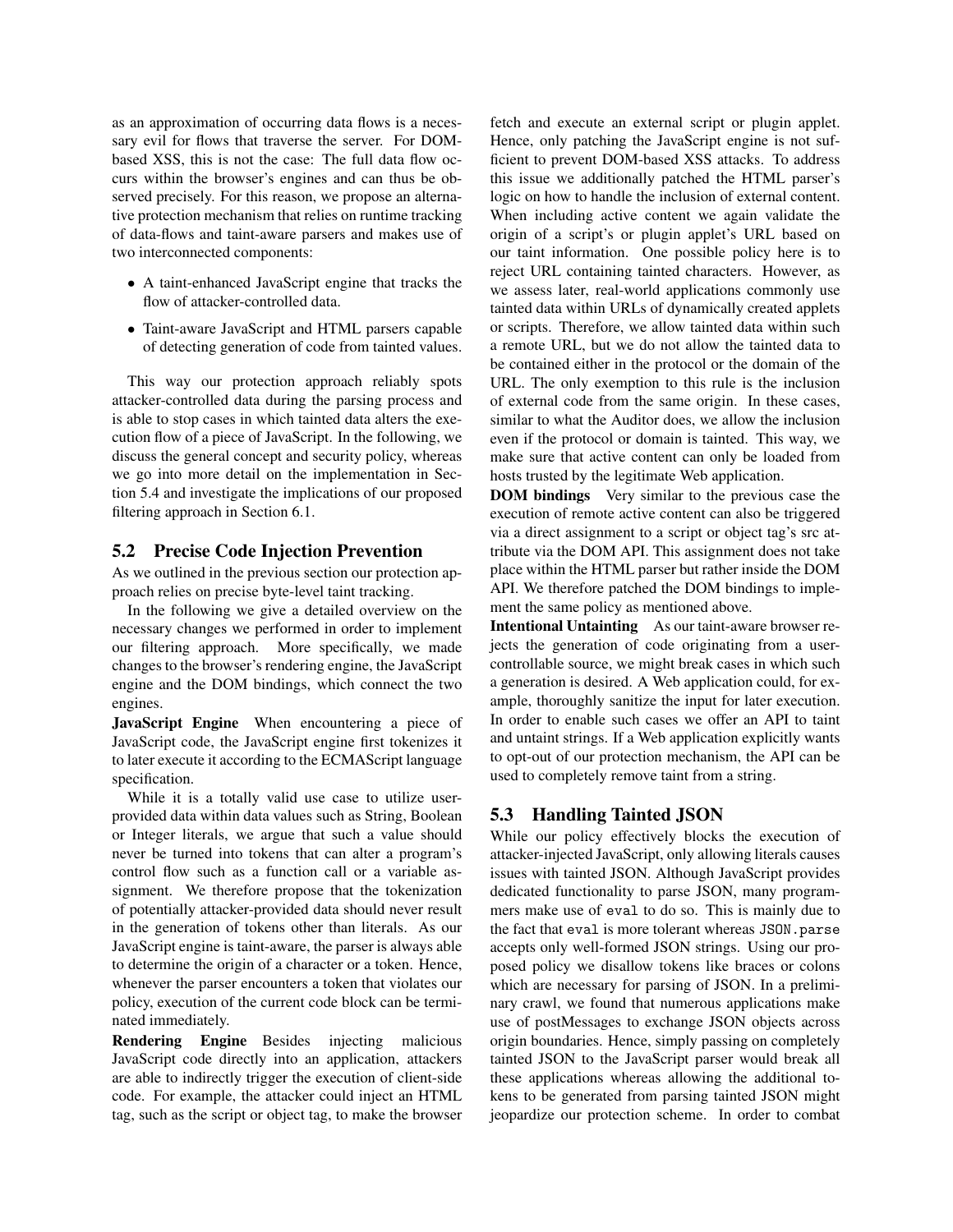these two issues we implemented a separate policy for JSON contained within postMessages. Whenever our implementation encounters a string which heuristically matches the format of JSON, we parse it in a tolerant way and deserialize the resulting object. In doing so, we only taint the data values within the JSON string. This way incompatible Web applications are still able to parse JSON objects via eval without triggering a taint exception. Since we validated the JSON's structure, malicious payloads cannot be injected via the JSON syntax. If a deserialized object's attributes are used later to generate code, they are still tainted and attacks can be detected. If for some reason our parser fails, we forward the original, tainted value to the postMessage's recipient to allow for backwards compatibility.

### 5.4 Implementation

To practically validate the feasibility of our protection approach we conducted a prototypical implementation based on the open source browser, Chromium, version 30.0.1561.0. This section will provide details on a selection of issues we encountered when implementing the desired protection capabilities.

Equality problem for tainted strings: We had to decide when a tainted string should be considered equal to an untainted version as this requirement is dependent on the situation at hand. Under certain circumstances we do want to consider them as being equal but there are also conditions under which equality should not be given. For example, when creating DOM elements from tainted strings, we do want a tainted string to be equal to an untainted version because the tainted string should match the untainted version for the correct element to be created. If the strings would not match, the correct element could not be looked up and hence an unknown (or custom) element would be created. On the other hand, when looking up a string in a cache, we do not want the tainted version to be equal to an untainted one. If that were the case, we might loose taint as we retrieve the untainted version. For performance reasons WebKit uses addresses of certain strings it considers to be unique to perform an equality check. We thus needed to implement a fallback method for the equality check on tainted strings if we desire a tainted string to be equal to its untainted version.

Attaching taint to JavaScript Tokens: To prevent code strings from untrusted sources to generate code, we needed to forward taint information from strings to these generated tokens. We thus needed to broaden the interface not only leading to the JavaScript lexer but also to the parser. V8 not only has a parser for the JavaScript language but also for JSON to efficiently read serialized data. While it was conceptually easy to attach another bit to the generated tokens, a sophisticated buffering logic inside V8 needed to be made taint aware. A variety of CharacterStream classes buffer characters of an input stream to be consumed by the scanner and also enables it to push back characters if it did not accept them. To enable taint propagation all classes of an inheritance hierarchy at least three levels deep needed to be changed.

### 6 Practical Evaluation

After the implementation of our modified engine as well as the augmented HTML and JavaScript parsers we evaluated our approach in three different dimensions. In this section we shed light on the compatibility of our approach with the current Web, discuss its protection capabilities, and evaluate its performance in comparison to the vanilla implementation of Chromium as well as other commonly used browsers. Finally, we summarize the results of said evaluation and discuss their meaning.

## 6.1 Compatibility

While a secure solution seems desirable, it will not be accepted by users if it negatively affects existing applications. Therefore, in the following, we discuss the compatibility of our proposed defense to real-world applications. We differentiate between the two realms in which our approach is deployed – namely the JavaScript parser and the HTML/DOM components – and answer the questions:

- 1. In what fraction of the analyzed applications do we break at least one functionality?
- 2. How big is the fraction of all documents in which we break at least one functionality?
- 3. How many of these false positives are actually caused by vulnerable pieces of code which allow an attacker to execute a Cross-Site Scripting attack?

#### 6.1.1 Analysis methodology

To answer these questions for a large body of domains, we conducted a shallow crawl of the Alexa Top 10,000 domains (going down one level from the start page) with our implemented filter enabled. Rather than just blocking execution we also sent a report back to our backend each time the execution of code was blocked. Among the information sent to the backend were the URL of the page that triggered the exception, the exact string that was being parsed as well as the corresponding taint information. Since we assume that we are not subject to a DOM-based XSS attack when following the links on said start pages, we initially count all blocked executions of JavaScript as false positives. In total, our crawler visited 981,453 different URLs, consisting of a total of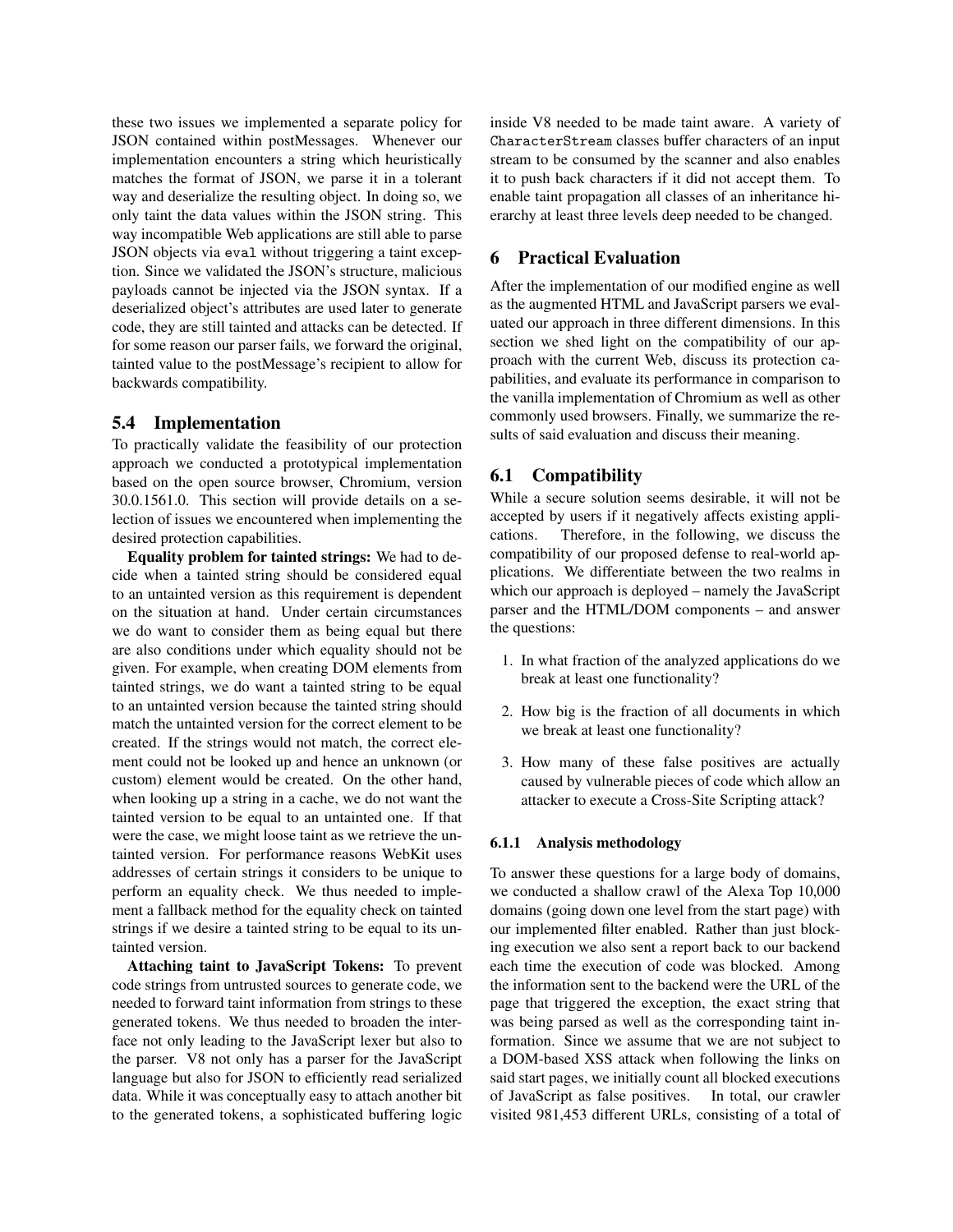9,304,036 frames. The percentages in the following are relative to the number of frames we analyzed.

#### 6.1.2 Compatibility of JavaScript Parsing Rules

In total, our crawler encountered and subsequently reported taint exceptions, i.e., violations of the aforementioned policy for tainted tokens, in 5,979 frames. In the next step, we determined the Alexa ranks for all frames which caused exceptions, resulting in a total of 50 domains. Manual analysis of the data showed that on each of these 50 domains, only one JavaScript code snippet was responsible for the violation of our parsing policy. Out of these 50 issues, 23 were caused by data stemming from a postMessage, whereas the remaining 27 could be attributed to data originating from the URL. With respect to the analyzed data set this means that the proposed policy for parsing tainted JavaScript causes issues on 0.50% of the domains we visited, whereas in total only 0.06% of the analyzed frames caused issues.

To get a better insight into whether these false positive were in fact caused by vulnerable JavaScript snippets, we manually tried to exploit the flows which had triggered a parsing violation. Out of the 23 issues related to data from postMessages, we found that one script did not employ proper origin checking, allowing us to exploit the insecure flow. Of the 27 other scripts which were not using data from postMessages, we were able to exploit 21 scripts and hence 21 additional domains. This constitutes a total number of 50 domain on which one functionality caused a false positive, while 22 domains contained an actual vulnerability in just the functionality our filter blocked.

Importance of JSON-handling policy As we outlined in Section 5.3, we do allow for postMessages to contain tainted JSON which is automatically selectively untainted by our prototype. To motivate the necessity for this decision, we initially also gathered taint exceptions caused by tainted JSON (stemming from postMessages) being parsed by eval. This analysis showed that next to the 5,979 taint exceptions we had initially encountered, 90,937 additional documents utilized tainted JSON from postMessages in a policy-violating manner. Albeit, with respect to our data set, this only caused issues with less than 1% of all documents we analyzed, it puts emphasis on the necessity for our proposed selective untainting, whereas on the other hand, it also shows that programmers utilize eval quite often in conjunction with JSON exchanged via postMessages.

#### 6.1.3 Compatibility of HTML Injection Rules

As discussed in the Section 5.2, our modified browser blocks the execution of external scripts if any character in the domain name of the external script resources is tainted – only exempting those scripts that are located on the same domain as the including document. Analogous to what we had investigated with respect to the JavaScript parsing policy, we wanted to determine in how many applications we would potentially break functionality when employing the proposed HTML parsing policy. We therefore implemented a reporting feature for *any* tainted HTML and a blocking feature for policyviolating HTML. This feature would always send a report containing the URL of the page, the HTML to be parsed, as well as the exact taint information to the backend. We will go into further detail on injected HTML in Section 7 and will now focus on all those tainted HTML snippets which violate the policy we defined in Section 5.2.

During our crawl, 8,805 out of the 9,304,036 documents we visited triggered our policy of tainted HTML, spreading across 73 domains. Out of these, 8,667 violations (on 67 domains) were caused by script elements with src attributes containing one or more tainted characters in the domain of the included external script. Out of the remaining six domains, we found that three utilized base.href such that the domain name contained tainted characters and thus, our prototype triggered a policy exception on these pages. Additionally, two domains used policy-violating input.formaction attributes and the final remaining domain had a tainted domain name in an embed.src attribute. In total, this sums up to a false positive rate of 0.09% with respect to documents as well as 0.73% for the analyzed domains.

Subsequently, we analyzed the 73 domains which utilized policy violation HTML injection to determine how many of them were susceptible to a DOM-based XSS attack. In doing so, we found that we could exploit the insecure use of user-provided data in the HTML parser in 60 out of 73 cases.

#### 6.1.4 Compatibility of DOM API Rules

As we discussed previously we also examine assignments to security-critical DOM properties like script.src or base.href and block them according to our policy. In our compatibility crawl, our engine blocked such assignments on 60 different domains in 182 documents, whereas the largest amount of blocks could be attributed to script.src. Noteworthy in this instance is the fact that 45 out of these 60 blocks interfered with third-party advertisement by only two providers.

After having counted the false positive, we yet again tried to exploit the flows that had been flagged as malicious by our policy enforcer. Out of the 60 domains our enforcer had triggered a block on, we verified that eight constitute exploitable vulnerabilities. In compari-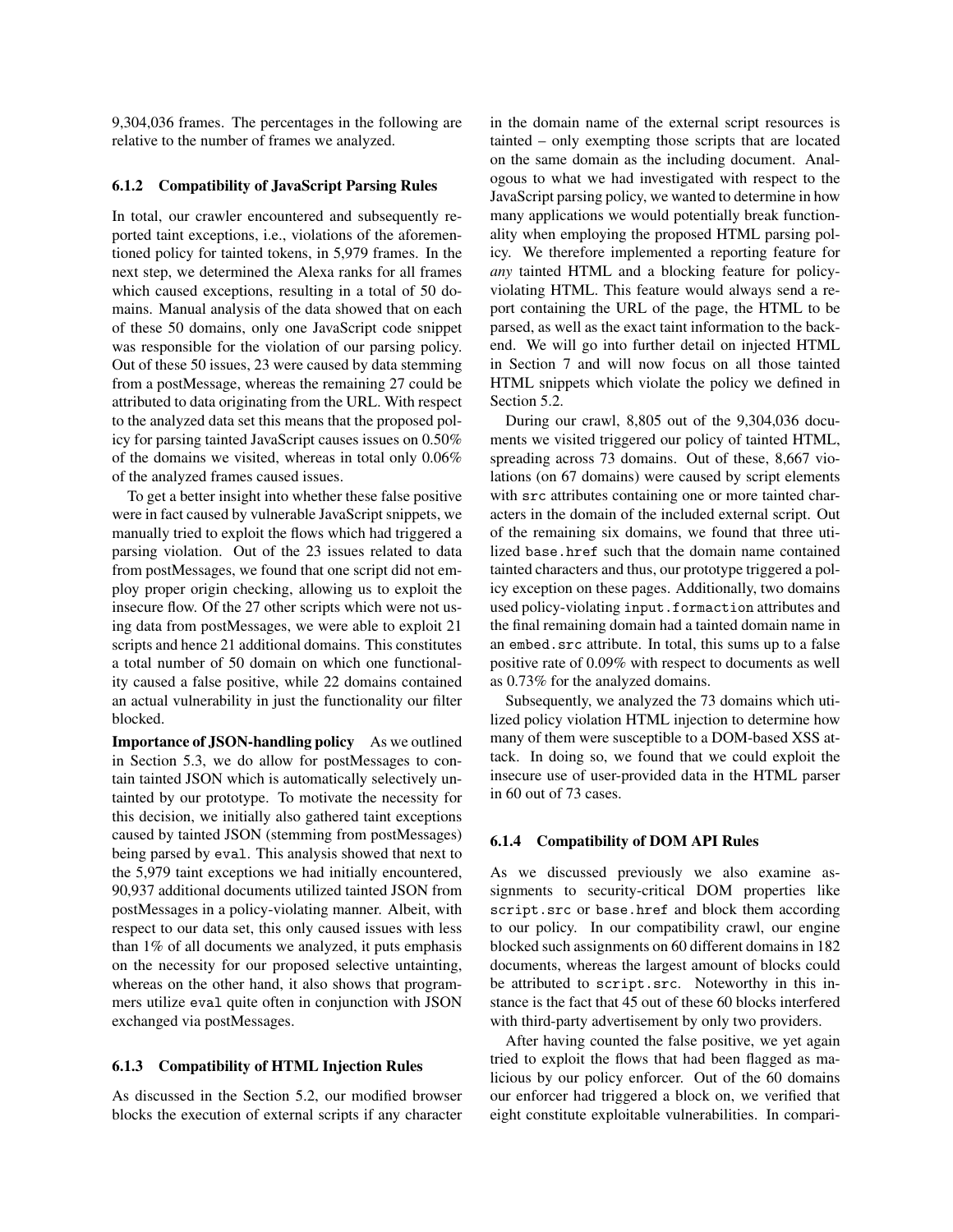|                | documents | domains | exploitable<br>domains |
|----------------|-----------|---------|------------------------|
| JavaScript     | 5,979     | 50      | 22                     |
| HTML           | 8,805     | 73      | 60                     |
| <b>DOM API</b> | 182       | 60      | 8                      |
| Sum            | 14,966    | 183     | 90                     |

Table 1: False positives by blocking component

son to the amount of exploitable blocks we had encountered for the JavaScript and HTML injection polices this number seems quite low. This is due to the fact that both the aforementioned advertisement providers employed whitelisting to ensure that only script content hosted on their domains could be assigned. In total, this sums up to 0.60% false positives with respect to domains and just 0.002% of all analyzed documents.

#### 6.1.5 Summary

In this section we evaluated the false positive rate of our filter. In total, the filtering rules inside the JavaScript parser, the HTML parser and the security-sensitive DOM APIs caused issues on 14,966 document across 183 domains. Considering the data set we analyzed this amounts to a false positive ratio of 0.16% for all analyzed documents and 1.83% for domains. Noteworthy in this instance is however the fact that out of the 183 domains on which our filter blocked a single functionality, 90 contained actual verified vulnerabilities in just that functionality. Table 1 shows the number of documents and domains on which our policy caused false positive, also denoting in which of the different policy-enforcing components the exception was generated as well as the amount of domains in which the blocked functionality caused an exploitable vulnerability.

### 6.2 Protection

To ensure that our protection scheme does not perform worse than the original Auditor, we re-ran all exploits that successfully triggered when the Auditor was disabled. All exploits were caught by the JavaScript parser, showing that our scheme is at least as capable of stopping DOM-based Cross-Site Scripting as the Auditor.

To verify the effectiveness of our proposed protection scheme, we ran all generated exploits and bypasses against our newly designed filter. To minimize sideeffects, we also disabled the XSS Auditor completely to ensure that blocking would only be conducted by our filtering mechanism. As we discussed in Section 4.2, alongside the scoping-related issues that were responsible for the successful bypassing of the Auditor by the first generation of exploits, other issues related to string matching arose. In the following, we briefly discuss our protection scheme with respect to stopping these kinds of exploits.

Scoping: eval and innerHTML In contrast to the XSS Auditor our filtering approach is fully capable of blocking injections into eval due to the fact that it is implemented directly in the JavaScript parser. In the XSS Auditor, innerHTML is not checked for performance reasons. To check whether a given token was generated from a tainted source, a simple boolean flag has to be checked, therefore we do not have these performanceinhibiting issues.

Injection attacks targeting DOM APIs In our experiments, we did not specifically target the direct assignment to security-critical DOM API properties. Inside the API, analogous to the HTML parser, assignment to one of these critical properties might cause direct JavaScript execution (such as a javascript: URL for an iframe.src) or trigger loading of remote content. For the first case, our taint tracking approach is capable of persisting the taint information to the execution of the JavaScript contained in the URL and hence, the DOM API does not have to intervene. For the loading of remote content, the rules of the HTML parser are applied, disallowing the assignment of the property if the domain name contains tainted characters.

Partial injection One of the biggest issues, namely partial injection, was stopped at multiple points in our filter. Depending on the element and attribute which could be hijacked, the attack vector either consisted of injected JavaScript code or of an URL attribute used to retrieve foreign content (e.g. through script.src). For the direct injection of JavaScript code, the previously discussed JavaScript parser was able to stop all exploit prototypes whereas for exploits targeting URL attributes the taint-aware HTML parser successfully detected and removed these elements, thus stopping the exploit.

Trailing content and double injection The bypasses which we categorized as trailing content are targeting a weakness of the Auditor, specifically the fact that it searches for completely injected tags whereas double injection bypasses take advantage of the same issue. Both trailing content and double injections can be abused to either inject JavaScript code or control attributes which download remote script content. Hence, analogous to partial injection, the filtering rules in the HTML and JavaScript parsers could in conjunction with the precise origin information stop all exploits.

Second order flows and alternative attack vectors Similar to injection attacks targeting the direct assignment of DOM properties through JavaScript, we did not generate any exploits for second order flows. Nevertheless, we persist the taint information through intermedi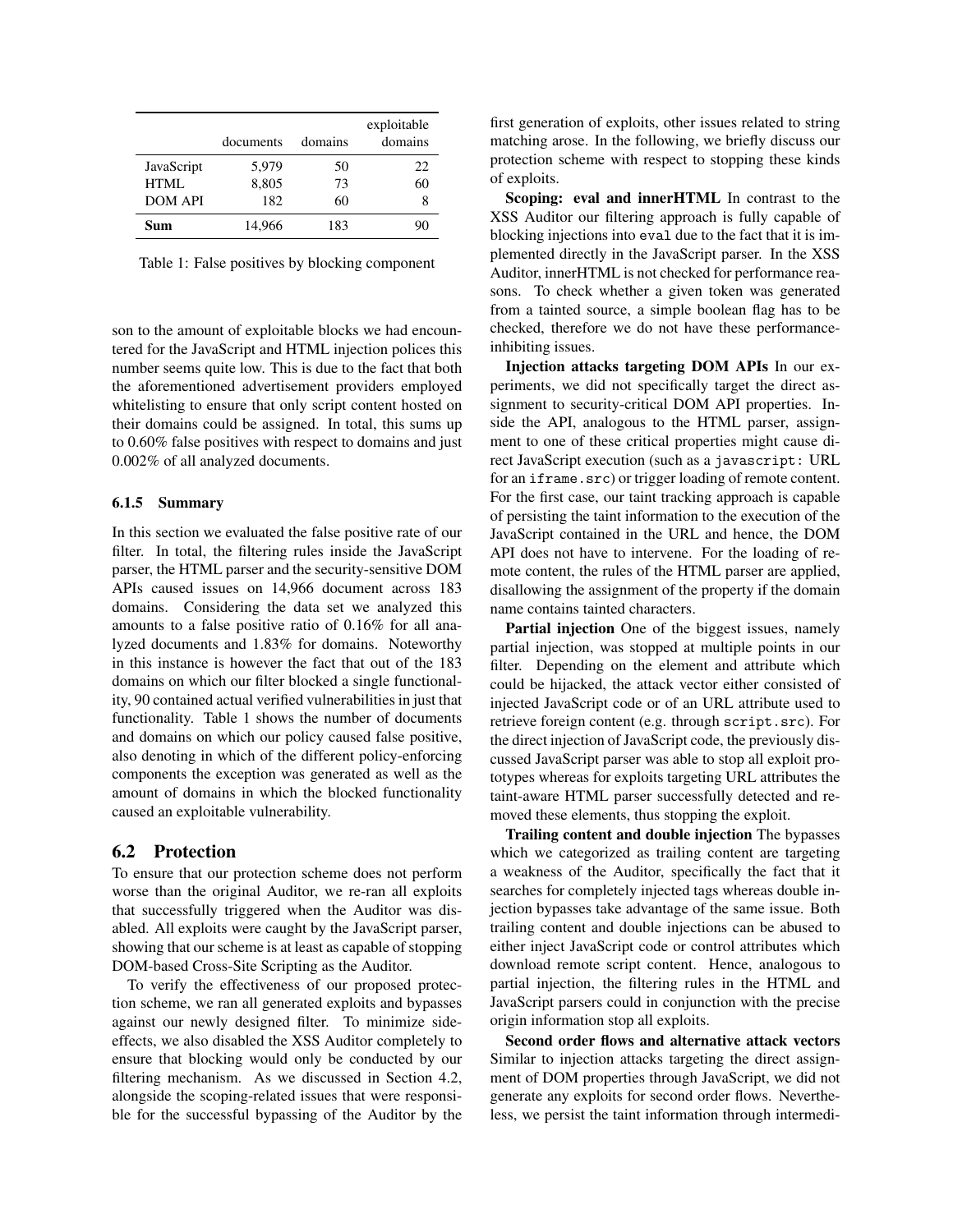ary sources like the WebStorage API. Therefore, our prototype is fully capable of detecting the origin of data from these intermediary source and can thus stop these kinds of exploits as well. As for postMessages, window.name and document.referer, our implementation taints all these sources of potentially attacker-controlled data and is hence able to stop all injection attacks pertaining to these sources.

Application-specific input mutation Our engine propagates taint information through string modification operations. Therefore, it does not suffer the drawbacks of current implementations based on string matching. All exploits targeting vulnerabilities belonging to this class were caught within our HTML and JavaScript parsers.

## 6.3 Performance

In order to evaluate the performance of our implementation we conducted experiments with the popular JavaScript benchmark suites Sunspider, Kraken, and Octane as well as the browser benchmark suite Dromaeo. Sunspider was developed by the WebKit authors to "focus on short-running tests [that have] direct relevance to the web" [28]. Google has developed Octane which includes "5 new benchmarks created from full, unaltered, well-known web applications and libraries" [5]. Mozilla has developed Kraken which "focuses on realistic workloads and forward-looking applications" [15]. Dromaeo, which is a combination of several JavaScript and HTM-L/DOM tests, finally serves as a measure of the overall impact our implementation has on the everyday browsing experience.

All tests ultimately lead to a single numerical value, either being a time needed for a run (the lower the better) or a score (the higher the better), reflecting the performance of the browser under investigation. For runtime (score) values the results were divided by the values obtained for the unmodified version of the Web browser (vice versa). These serve as the baseline for our further comparisons. With the obtained results we computed a slowdown factor reflecting how many times slower our modified version is. To set these numbers into context, we also evaluated other popular Web browsers, namely Internet Explorer 11 and Firefox 26.0. To eliminate side effects of, e.g., the operating system or network latency, we ran each of the benchmarking suites locally for ten times using an Intel Core i7 3770 with 16GB of RAM. All experiments, apart from Internet Explorer, were conducted in a virtual machine running Ubuntu 13.04 64 bit on that system whereas IE was benchmarked natively running Windows 7.

Table 2 shows the results of our experiments. To ascertain a baseline for our measurements we ran all benchmarks on a vanilla build of Chromium. The table shows the mean results (in points or milliseconds) as well as the standard error and the slowdown factor for each test and browser. Internet Explorer employs an optimization to detect and remove dead code, causing it to have significantly better performance under the Sunspider benchmark than the other Web browsers [40]. As the results generated by all browsers under the Kraken benchmark were varying rather strongly, we ran the browsers in our virtual machines 50 times against the Kraken benchmark. Regardless, we still see a rather high standard error of the mean for all the browsers.

We chose the aforementioned tests because they are widely used to evaluate the performance of both JavaScript and HTML rendering engines. Nevertheless, these tests are obviously not designed to perform operations on tainted strings. As we discussed in Section 5.4, our engine usually only switches to this runtime implementation if the operation is conducted on a tainted string. In the initial runs, which is denoted in Table 2 as *Tainted Best*, our engine incurred slowdown factors of 1.08, 1.01, 1.16 and 1.05, resulting in an average slowdown factor of 7%. Since the tests are not targeting the usage of tainted data, we conducted a second run. This time we modified our implementation to treat *all* strings as being tainted, forcing it to use as much of our new logic as possible. In this, the performance was naturally worse than in the first run. More precisely, by calculating the average over the observed slowdown factors for our modified (denoted as *Tainted Worst*) version, we see that our implementation incurs, in the worst case, an overhead of 17% compared to the vanilla version. While the performance hit is significant, we will elaborate on possible performance improvements in the next section.

## 6.4 Discussion

In this section we evaluated compatibility, protection capability as well as performance of our proposed filter against DOM-based Cross-Site Scripting. In the following we will briefly discuss the implications of these evaluations.

In our compatibility crawl we found that 183 of the 10,000 domains we analyzed had one functionality that was incompatible with our policies for the JavaScript parser, the HTML parser and the DOM APIs. Although this number appears to be quite high at first sight it also includes 90 domains on which we could successfully a vulnerability in just the functionality that was blocked by our filter. On the other hand, the total number of domains, which our approach protected from a DOM-based XSS attack amounts to 958. Although the XSS Auditor is not designed to combat DOM-based XSS attacks, it is the only currently employed defense for Google Chrome against such attacks. As we discussed in Section 4.3, the Auditor could be bypassed on 81% of these domains, protecting users on only 183 domains in our initial data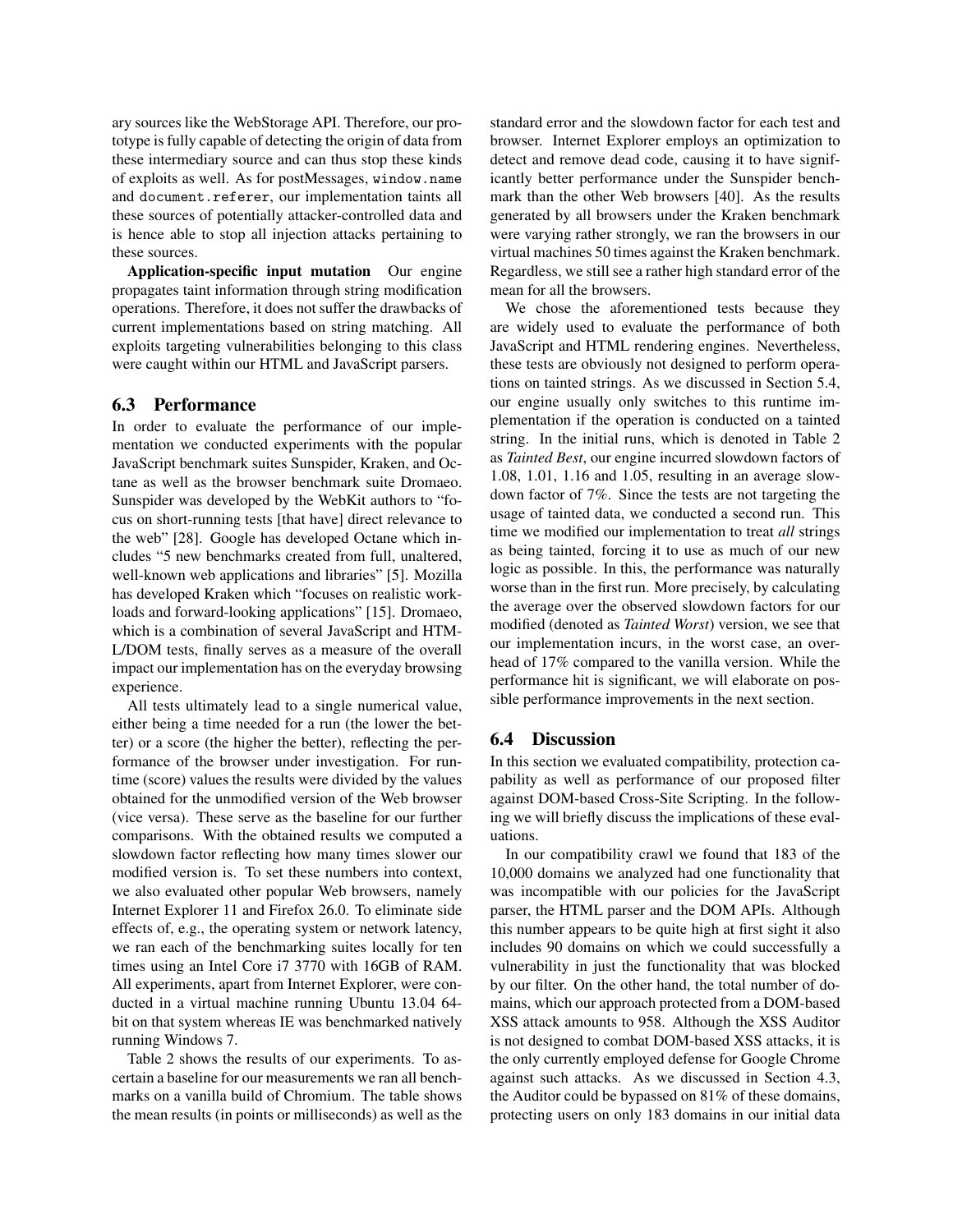|                      |        | <b>Dromaeo</b> |      |         | Octane |          |        | Kraken (ms) |      |        | Sunspider (ms) |       |
|----------------------|--------|----------------|------|---------|--------|----------|--------|-------------|------|--------|----------------|-------|
| <b>Baseline</b>      | 1167.4 | 1.89           | $-$  | 20177.9 | 64.47  | $\equiv$ | 1418.9 | 94.29       |      | 169.02 | 0.37           |       |
| <b>Tainted Best</b>  | 1082.6 | 2.40           | 1.08 | 19851.0 | 54.54  | 1.01     | 1653.1 | 59.84       | 1.16 | 178.03 | 0.70           | 1.05  |
| <b>Tainted Worst</b> | 1015.6 | 1.93           | 1.15 | 18168.7 | 70.24  | 1.11     | 1814.4 | 64.55       | 1.27 | 192.66 | 0.26           | -1.14 |
| Firefox 26.0         | 7217   | 2.94           | 1.62 | 16958.5 | 97.40  | 1.19     | 1291.3 | 1.14        | 0.91 | 171.86 | 0.65           | 1.02  |
| <b>IE 11</b>         | 607.0  |                | 1.92 | 17247.2 | 47.15  | 1.17     | 1858.5 | 4.16        | 1.31 | 78.05  | 0.13           | 0.46  |

Table 2: Benchmark results, showing mean, *standard error* and slowdown factor for all browsers and tests

set. This shows that with respect to its protection capabilities our approach is more reliable than currently deployed techniques, which do not offer protection against this type of attack.

Apart from reliable protection and a low false positive rate, one requirement for a browser-based XSS filter is its performance. Our performance measurements showed that our implementation incurs an overhead between 7 and 17%. Chrome's JavaScript engine V8 draws much of its superior performance from utilizing so-called *generated code*, i.e., ASM code generated directly from macros. To allow for a small margin for error, we opted to implement most of the logic – such as copying of taint information – in C++ runtime code. We realize that the performance impact of our current prototype might be too high to allow for productive deployment in Chrome. Nevertheless, we believe that an optimized implementation making more frequent use of said generated code would ensure better performance and possibly allow for deployment of our approach.

Our approach only aims at defeating DOM-based Cross-Site Scripting while the XSS Auditor's focus is on reflected XSS. We therefore believe that deployment besides the Auditor is a sound way of implementing a more robust client-side XSS filter, capable of handling both reflected and DOM-based XSS.

## 7 Outlook: HTML Injection

As we discussed in Section 5.4, our engine allows for precise tracking of tainted data throughout the execution of a program and hence, also to the HTML parser. Therefore, our approach also enables the browser to precisely block all attacker-injected HTML even it is not related to Cross-Site Scripting. Although this was out of scope for this work, we believe that it is relevant future work. Therefore, we give a short glimpse into the current state of the Web with respect to partially tainted HTML passed to the parser.

As we discussed in Section 6.1, we conducted a compatibility crawl of the Alexa Top 10,000 in which we analyzed a total of 9,304,036 documents, out of which 632,109 generated 2,393,739 tainted HTML reports. Typically, each of the HTML snippets contained the definition of more than one tag. In total, we found that parsing the snippets yielded in 3,650,506 tainted HTML elements whereas we consider an element tainted if either the tag name, any attribute name or any attribute value is tainted. Considering the severity of attacker-controllable HTML snippets, we distinguish between four types:

- 1. Tag injection (TI): the adversary can inject a tag with a name of his choosing.
- 2. Attribute injection (AI): injection of the complete attribute, namely both name and value
- 3. Full attribute value injection (FAVI): full control over the value, but not the name
- 4. Partial attribute value injection (PAVI): attacker only controls part of the attribute

We analyzed the data we gathered in our crawl to determine whether blocking of tainted HTML data is feasible and if so, with what policy. Our analysis showed that out of the Top 10,000 Alexa domains, just one made use of full tag injection, injecting a p tag originating from a postMessage. This leads us to believe that full tag injection with tainted data is very rare and not common practice.

The analysis also unveiled that the most frequently tainted elements – namely a, script, iframe and img – made up for 3,503,655 and thus over 95% of all elements containing any tainted data. Hence, we focused our analysis on these and examined which attributes were tainted. Analogous to our definition of a tainted element, we consider an attribute to be tainted if either its name or value contains any tainted characters. Considering this notion, we – for each of the four elements – ascertained which attribute is most frequently injected using tainted data. For a elements, the most frequent attribute containing tainted data was href whereas script, iframe and img tags mostly had tainted src attributes. Although we found no case where the name of an attribute was tainted, we found a larger number of elements with full attribute value injection. The results of our study are depicted in Table 3, which shows the absolute numbers of occurrences. We also gathered reports from documents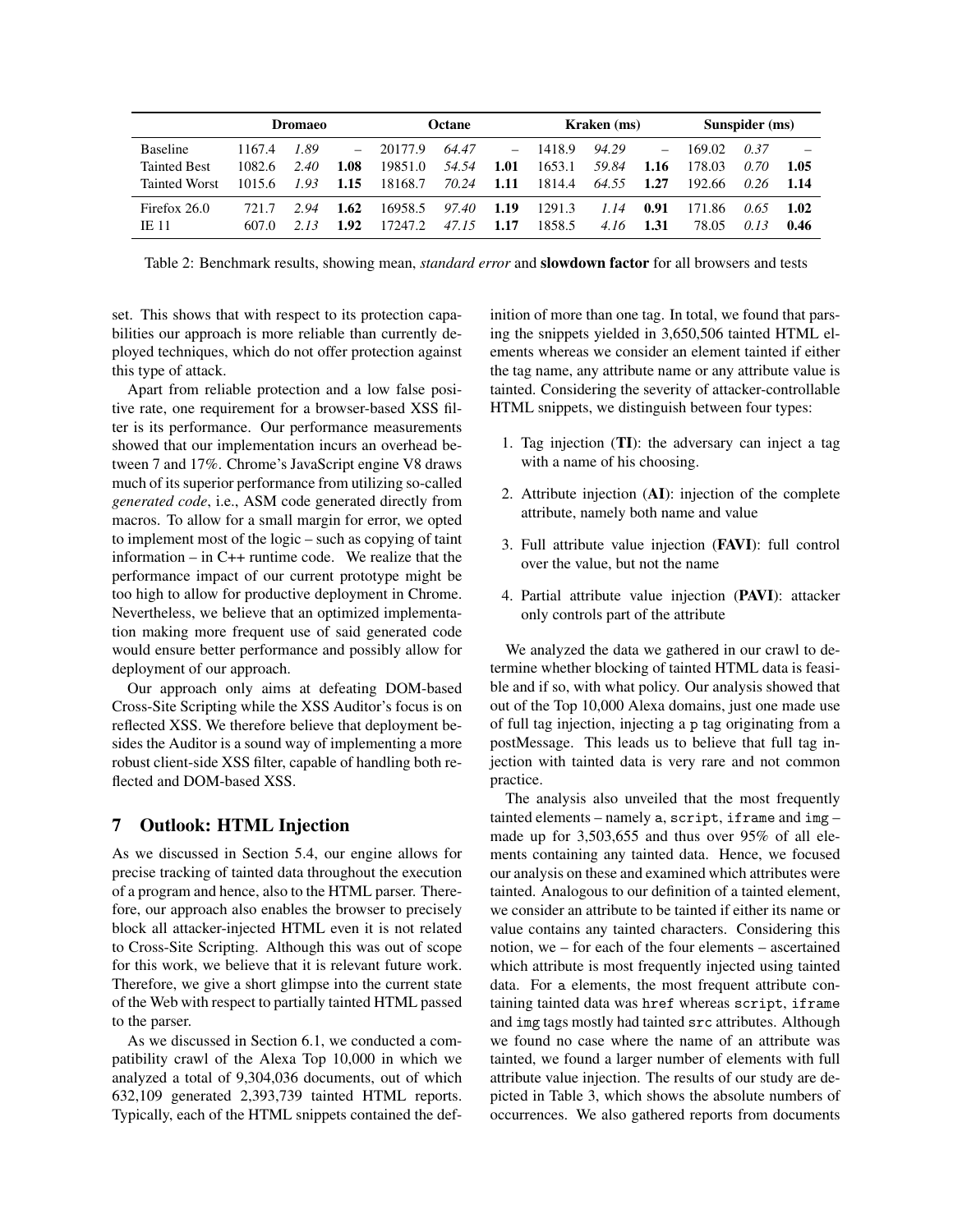|            | <b>FAVI</b> |         | <b>PAVI</b> |           |  |
|------------|-------------|---------|-------------|-----------|--|
|            | Top 10k     | all     | Top 10k     | all       |  |
| iframe.src | 349         | 2.222   | 384.946     | 438,415   |  |
| script.src | 4,215       | 8,667   | 1,078,015   | 1,292,046 |  |
| a href     | 124,812     | 133,838 | 1,162,093   | 1,191,598 |  |
| img.src    | 5,128       | 6,791   | 275,579     | 312,033   |  |
| Domains    | 799         | 1,014   | 4.446       | 6,772     |  |

Table 3: Amounts of full and partial value injection for domains in the Alexa Top 10,000 and beyond.

on domains not belonging to the Alexa Top 10,000 as content is often included from those. The first number in each column gives the amount for documents on the Alexa Top 10,000, whereas the second number shows the number for all documents we crawled.

Summarizing, we ascertain that taint tracking in the browser can also be used to stop HTML injection. Our study on tainted HTML content on the Alexa Top 10,000 domains has shown that blocking elements with tainted tag names is a viable way of providing additional security against attacks like information exfiltration [7] while causing just one incompatibly. We also discovered that the applications we crawled do not make use of tainted attribute names, hence we assume that blocking tainted attributes does also not cause incompatibilities with the current Web. In contrast, blocking HTML that either has fully or partially tainted attribute values does not appear to be feasible since our analysis showed that 8% of all domains make use of fully tainted attribute values whereas more than 44% used partially tainted values in their element's attributes. As there is an overlap between these two groups of domains, the total number of domains that would causes incompatibilities is 4,622, thus resulting in more than 46% incompatibilities. Thus, we established that although blocking HTML is technically possible with our implementation this would most likely break a large number of applications.

### 8 Related work

XSS Filter As already mentioned earlier, the conceptually closest work to this paper is Bates et al.'s [2] analysis of regular expression-based XSS filters and the subsequent proposal of the methodology that constitutes the basis for the XSS Auditor. Furthermore, Pelizzi and Sekar [26] proposed potential improvements for Bates et al.'s method in order to address the problem of partial injections. Similar to what Bates et al. discussed, they instrument the HTML parser and apply approximate string matching inside it. Due to the fact that DOM-based XSS allows an attacker to make use of insecure calls to eval as well as direct assignments to security-sensitive DOM APIs, it is still susceptible to some bypasses we discussed. Furthermore, the presented approach is not fully evaluated, especially with respect to the occurring false positive rate. Besides this, and the other two major browser-based XSS filters [21, 29], the majority of XSS protection approaches, such as [23, 14, 24, 35], reside on the server-side.

Filter evasion is an active topic especially in the offensive community. Academic approaches in this area include, for instance, the work by Heiderich et al. on SVG-based evasions [11] and filter evasion by misusing browser-based parser quirks and mutations [12] as well as approaches that rely on parser confusion and polyglots, such as Barth et al. [1] and Magazinius et al. [19].

Dynamic taint tracking Taint propagation is a well established tool to address injection attacks. After its initial introduction within the Perl interpreter [37], various server-side approaches have been presented that rely on this technique [25, 27, 33, 24, 3]. In 2007, Vogt et al. [36] pioneered browser-based dynamic taint tracking, employing the technique to prevent the leakage of sensitive data to a remote attacker rather than trying to prevent the attack itself. The first work to utilize taint tracking for the detection of DOM-based XSS was DOMinator [8], which was later followed by FLAX [31] and Lekies et al. [18]. For NDSS 2009, Sekar [32] proposed and implemented a scheme for taint inference, speeding up taint tracking approaches which had been presented up to this point.

### 9 Conclusion

In this paper we presented the design, implementation and thorough evaluation of a client-side countermeasure which is capable to precisely and robustly stop DOM-based XSS attacks. Our mechanism relies on the combination of a taint-enhanced JavaScript engine and taint-aware parsers which block the parsing of attackercontrolled syntactic content. Existing measures, such as the XSS Auditor, are still valuable to combat XSS in cases that are out of scope of our approach, namely XSS which is caused by vulnerable data flows that traverse the server.

In case of client-side vulnerabilities, our approach reliably and precisely detects injected syntactic content and, thus, is superior in blocking DOM-based XSS. Although our current implementation induces a runtime overhead between 7 and 17%, we believe that an efficient native integration of our approach is feasible. If adopted, our technique would effectively lead to an extinction of DOM-based XSS and, thus, significantly improve the security properties of the Web browser overall.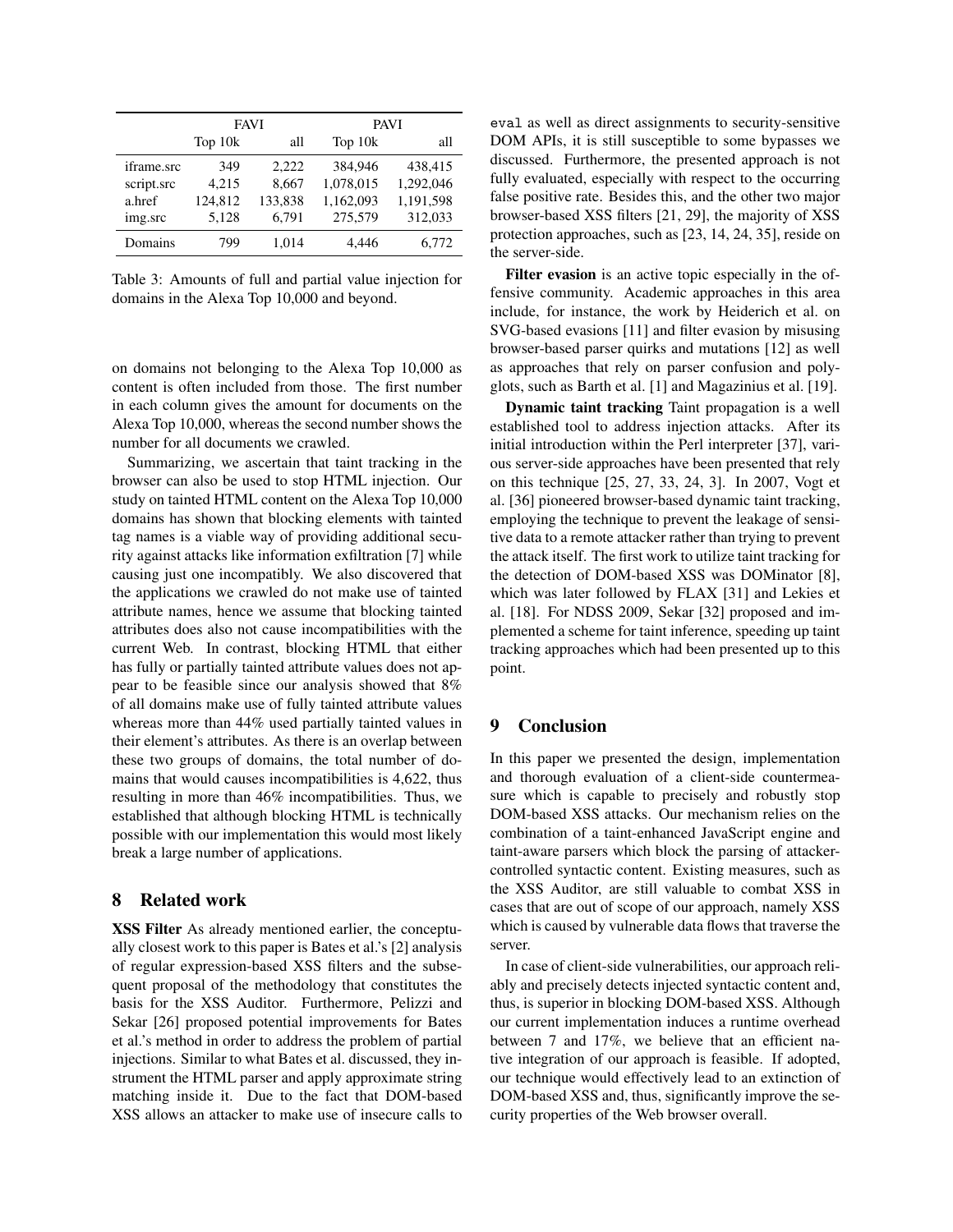### Acknowledgment

This work was in parts supported by the EU Projects WebSand (FP7-256964) and STREWS (FP7-318097). The support is gratefully acknowledged. The authors would also like to thank Sven Kälber for providing the computational power to conduct our data collection as well as the anonymous reviewers and our shepherd Adrienne Porter Felt for their help comments and support.

## References

- [1] Adam Barth, Juan Caballero, and Dawn Song. Secure content sniffing for web browsers, or how to stop papers from reviewing themselves. In *Security and Privacy, 2009 30th IEEE Symposium on*, pages 360–371. IEEE, 2009.
- [2] Daniel Bates, Adam Barth, and Collin Jackson. Regular expressions considered harmful in clientside xss filters. In *Proceedings of the 19th international conference on World wide web*, pages 91– 100. ACM, 2010.
- [3] Prithvi Bisht and VN Venkatakrishnan. Xss-guard: precise dynamic prevention of cross-site scripting attacks. In *Detection of Intrusions and Malware, and Vulnerability Assessment*, pages 23–43. Springer, 2008.
- [4] Hristo Bojinov, Elie Bursztein, and Dan Boneh. Xcs: cross channel scripting and its impact on web applications. In *Proceedings of the 16th ACM conference on Computer and communications security*, pages 420–431. ACM, 2009.
- [5] Stefano Cazzulani. Octane: the javascript benchmark suite for the modern web. Online, http://blog.chromium.org/2012/08/octane -javascript-benchmark-suite-for.html, August 2012.
- [6] CERT. Advisory ca-2000-02 malicious html tags embedded in client web requests. [online], http://www.cert.org/advisories/CA -2000-02.html, February 2000.
- [7] Eric Y Chen, Sergey Gorbaty, Astha Singhal, and Collin Jackson. Self-exfiltration: The dangers of browser-enforced information flow control. In *Proceedings of the Workshop of Web*, volume 2. Citeseer, 2012.
- [8] Stefano Di Paola. DominatorPro: Securing Next Generation of Web Applications. [online], https: //dominator.mindedsecurity.com/, 2012.
- [9] Serge Egelman, Lorrie Faith Cranor, and Jason Hong. You've been warned: an empirical study of the effectiveness of web browser phishing warnings. In *Proceedings of the SIGCHI Conference on Human Factors in Computing Systems*, pages 1065–1074. ACM, 2008.
- [10] Steve Hanna, Richard Shin, Devdatta Akhawe, Arman Boehm, Prateek Saxena, and Dawn Song. The emperors new apis: On the (in) secure usage of new client-side primitives. In *Proceedings of the Web*, volume 2, 2010.
- [11] Mario Heiderich, Tilman Frosch, Meiko Jensen, and Thorsten Holz. Crouching tiger-hidden payload: security risks of scalable vectors graphics. In *Proceedings of the 18th ACM conference on Computer and communications security*, pages 239– 250. ACM, 2011.
- [12] Mario Heiderich, Jörg Schwenk, Tilman Frosch, Jonas Magazinius, and Edward Z Yang. mxss attacks: attacking well-secured web-applications by using innerhtml mutations. In *Proceedings of the 2013 ACM SIGSAC conference on Computer & communications security*, pages 777–788. ACM, 2013.
- [13] Cormac Herley. So long, and no thanks for the externalities: the rational rejection of security advice by users. In *Proceedings of the 2009 workshop on New security paradigms workshop*, pages 133–144. ACM, 2009.
- [14] Omar Ismail, Masashi Etoh, Youki Kadobayashi, and Suguru Yamaguchi. A proposal and implementation of automatic detection/collection system for cross-site scripting vulnerability. In *Advanced Information Networking and Applications, 2004. AINA 2004. 18th International Conference on*, volume 1, pages 145–151. IEEE, 2004.
- [15] Erica Jostedt. Release the kraken. Online, https://blog.mozilla.org/blog/2010/ 09/14/release-the-kraken-2/, Sept. 2010.
- [16] Amit Klein. Dom based cross site scripting or xss of the third kind. *Web Application Security Consortium, Articles*, 4, 2005.
- [17] Andreas Kling. Xssauditor performance regression due to threaded parser changes. [online], https: //gitorious.org/webkit/webkit/commit/aa ad2bd7c86f78fe66a4c709192e3b591c557e7a, April 2013.